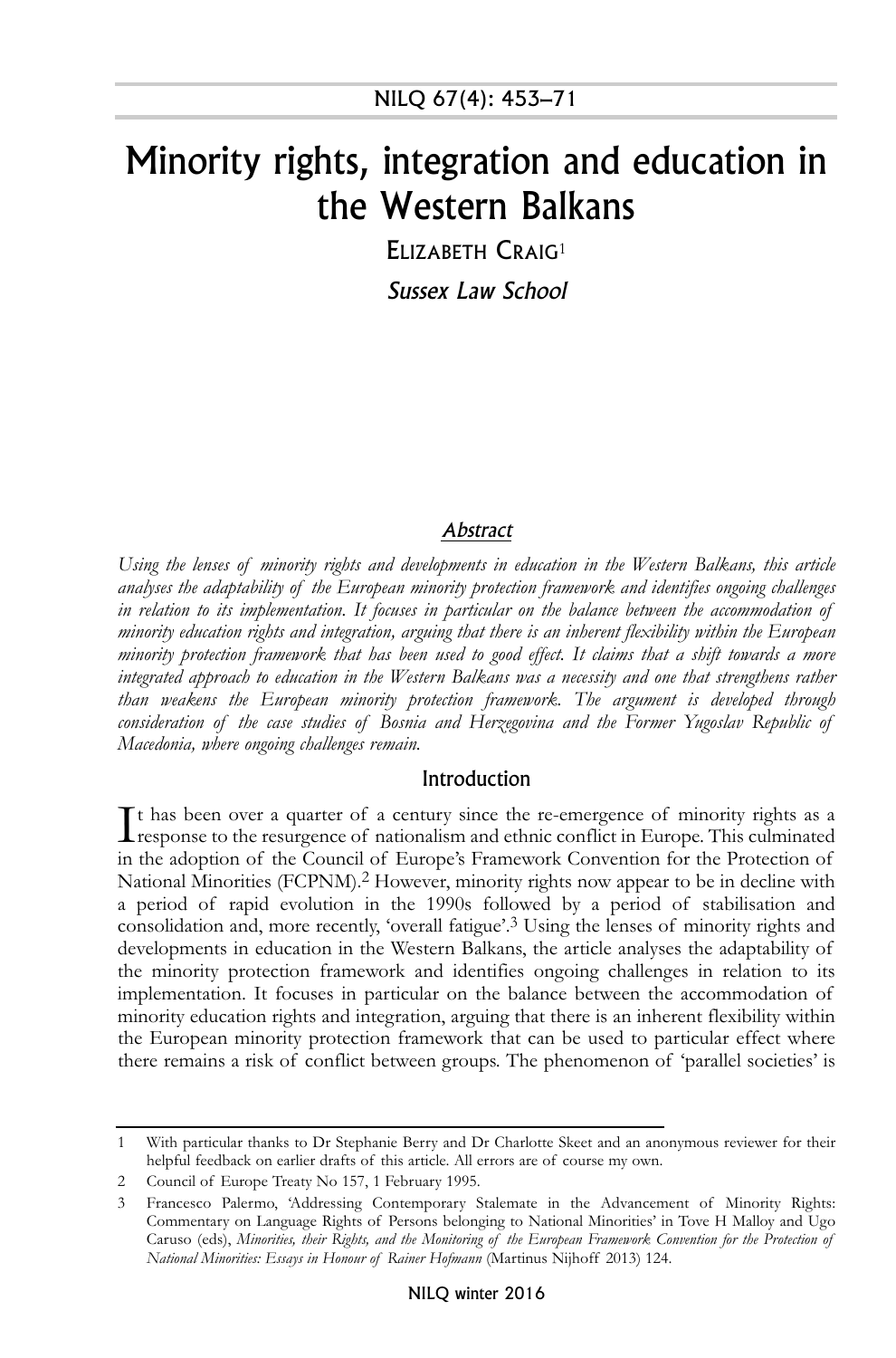well known and is a particular danger in societies emerging from conflict. 4 It has also been argued that there is often greater resistance to minority rights in contexts where ethnic relations are 'securitised', as in the Western Balkans. 5 The drafters of the FCPNM were particularly mindful of developments in the former Yugoslavia, with events in Central and Eastern Europe after 1989 very much in the forefront of discussions on the 'new' Europe. 6 Its application in that context therefore provides a particularly useful focus for discussion of its continued relevance and adaptability. Meanwhile education is considered a crucial lens through which to explore these issues not just because of the prominence of education in the FCPNM itself, but also because of the unique role education plays both as 'an important means for socialization within the state but also a primary instrument for a minority's cultural reproduction'. 7 Education matters because of the key role that it plays in shaping the future and, as a result, can itself often become the source of political and cultural contestation in post-conflict societies. 8 However, it can also play a useful role in contributing to the development of a new 'symbolic landscape', which challenges the divisions and narratives of the past. 9

The first section of the article highlights the prominent role given to education in the FCPNM, and analyses the extent to which the European minority protection framework is sufficiently flexible to serve both accommodationist and integrationist ends. It considers how approaches to integration have evolved over time, arguing that there has been a notable shift towards integration in education in relation to societies where there remains a risk of conflict and simmering tensions between groups. Using Bosnia and Herzegovina (BiH) and the Former Yugoslav Republic of Macedonia (FYROM) as case studies, $10$  the article then evaluates the practical implications of this evolution in approach. These case studies have been chosen as they provide classic examples of 'deeply divided societies', where ethno-cultural and national differences 'are persistent markers of political identity and bases for political mobilisation'<sup>11</sup> and where there remains at least a threat of violent conflict.<sup>12</sup> This was exactly the type of situation that the European minority rights regime was intended to address and these case studies are

<sup>4</sup> Will Kymlicka, 'Multiculturalism and Minority Rights: West and East' (2002) 4 Journal on Ethnopolitics and Minority Issues in Europe 1, 12.

<sup>5</sup> Ibid.

<sup>6</sup> Peter Cumper and Steven Wheatley (eds), *Minority Rights in the 'New' Europe* (Martinus Nijhoff 1999).

<sup>7</sup> Walter A Kemp, *Quiet Diplomacy in Action: The OSCE High Commissioner on National Minorities* (Martinus Nijhoff 2001) 123–4.

<sup>8</sup> For an overview of how this can play out in relation to education in a post-conflict society, see Laura Lundy, 'Mainstreaming Children's Rights in, to and through Education in a Society Emerging from Conflict' (2006) 14 International Journal of Children's Rights 339. One prominent example in the Western Balkans was the controversy over the establishment of the private University of Tetovo by ethnic Albanians in the FYROM in the 1990s discussed by Steven R Ratner, 'Does International Law Matter in Preventing Ethnic Conflict?' (2000) 32 New York University Journal of International Law and Politics 591.

<sup>9</sup> Joanne McEvoy, 'Managing Culture in Post-conflict Societies' (2011) 6 Contemporary Social Science 55; Marc Howard Ross (ed), *Culture and Belonging in Divided Societies: Contestation and Symbolic Landscapes* (University of Pennsylvania Press 2009).

<sup>10</sup> Although there are similar issues around integration in education in Kosovo, it has a different status under the FCPNM – see Agreement related to the Framework Convention for the Protection of National Minorities in Kosovo concluded between the Council of Europe and the UN Interim Administration Mission in Kosovo on 23 August 2004.

<sup>11</sup> This is the definition of a divided society used in Sujit Choudhry, 'Bridging Comparative Politics and Comparative Constitutional Law: Constitutional Design in Divided Societies' in Sujit Choudhry (ed), *Constitutional Design for Divided Societies: Integration or Accommodation?* (OUP 2008) 5.

<sup>12</sup> The term 'deeply divided society' where there is a risk of violent conflict is used by Adrian Guelke, *Politics in Deeply Divided Societies* (Polity Press 2012) 9.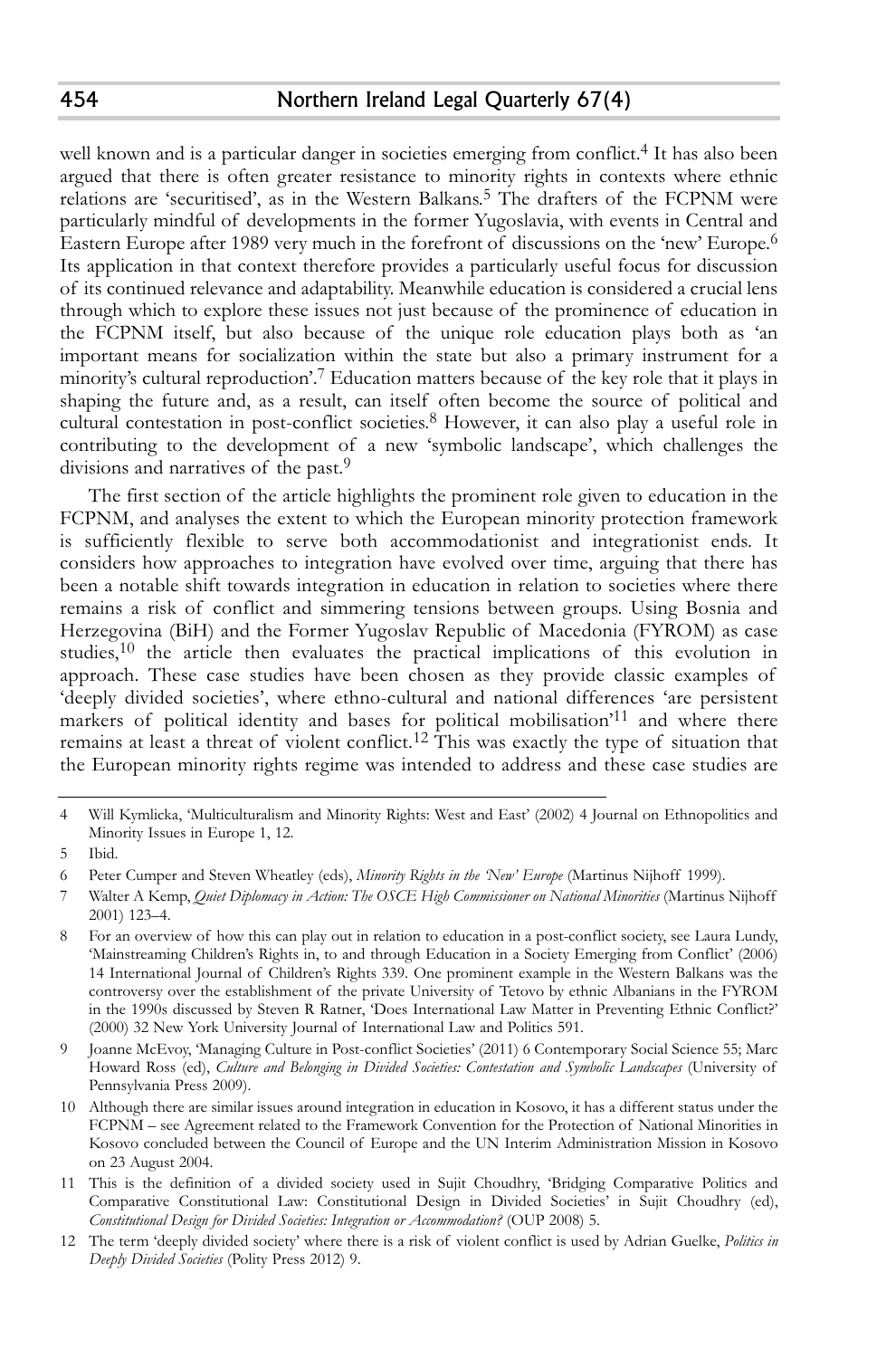used to illustrate the flexibility of the minority protection framework in practice. However, they also highlight ongoing obstacles in relation to implementation. The case studies therefore provide important insights into both the continued relevance of European minority rights standards, as well as ongoing challenges to their realisation. The article adds to the expanding literature on integration and minority rights,<sup>13</sup> using the example of education in the Western Balkans to defend its use and application in postconflict situations. Whilst Xanthaki has argued the concept of integration is often used to dilute human and minority rights protection, 14 the argument here is that the shift to greater emphasis on the need for integration in the Western Balkans was a necessity and one that strengthens rather than weakens the European minority protection framework.

## The approach to diversity in education under the FCPNM

Seeking to accommodate minority claims implies searching for a balance between unity and separation, cohesion and respect for diversity. If one opts solely for unity, the risk is assimilation and the disappearance of a minority as a distinct group; if one chooses exclusively diversity, the result can be the cultural 'ghettoization' of a minority group with consequent separation and marginalisation from society. 15

There has been a strong emphasis in the literature on the advantages of approaches that emphasise accommodation over integration in addressing differences in divided societies and in relation to conflict regulation.<sup>16</sup> According to McGarry et al, 'accommodation promotes both the public and private maintenance of cultural difference', whereas with integrationist approaches the focus is on the development of 'a common public space'. 17 Their view is that 'integration' needs to be distinguished from 'assimilation', which aims also at the 'erosion' of differences in the private sphere.<sup>18</sup> The view of many working in the field of minority rights is that approaches that tolerate differences only in the private sphere are also assimilationist and therefore unacceptable. 19 Indeed, Hadden's conceptualisation of the term 'integration' is rather different and he argues that the term covers 'structures and policies aimed at securing full recognition of the identity and culture of members of minority communities and their full participation as such in national or regional society or government'.<sup>20</sup> As alluded to in the quote above, the key for minority rights lawyers is the balance between accommodationist goals, which tend to promote separation and respect for diversity, and a more integrationist approach, which tends to promote unity and social cohesion. For the purposes of this article, a key feature of integration is working towards the goal of developing common public spaces and a shared identity (and not one that reflects only the majority culture or imposed by the

- 19 Medda-Windischer (n 13) 19.
- 20 Hadden (n 13) 176.

<sup>13</sup> E.g. Kristin Henrard, 'Tracing Visions on Integration and/of Minorities: An Analysis of the Supervisory Practice of the FCNM' (2011) 13 International Community Law Review 333; Roberta Medda-Windischer, *Old and New Minorities: Reconciling Diversity and Cohesion* (Bolzano/Bozen, European Academy 2009); Tom Hadden, 'Integration and Separation: Legal and Political Choices in Implementing Minority Rights' in Nazila Ghanea and Alexandra Xanthaki (eds), *Minorities, Peoples and Self-Determination* (Brill 2005).

<sup>14</sup> Alexandra Xanthaki, 'Against Integration, for Human Rights' (2016) 20 International Journal of Human Rights 815.

<sup>15</sup> Medda-Windischer (n 13) 14.

<sup>16</sup> Sujit Choudhry (ed), *Constitutional Design for Divided Societies: Integration or Accommodation?* (OUP 2008). See also McEvoy (n 9).

<sup>17</sup> John McGarry, Brendan O'Leary and Richard Simeon, 'Integration or Accommodation? The Enduring Debate in Conflict Regulation' in Choudhry (n 16) 42.

<sup>18</sup> Ibid 42–4.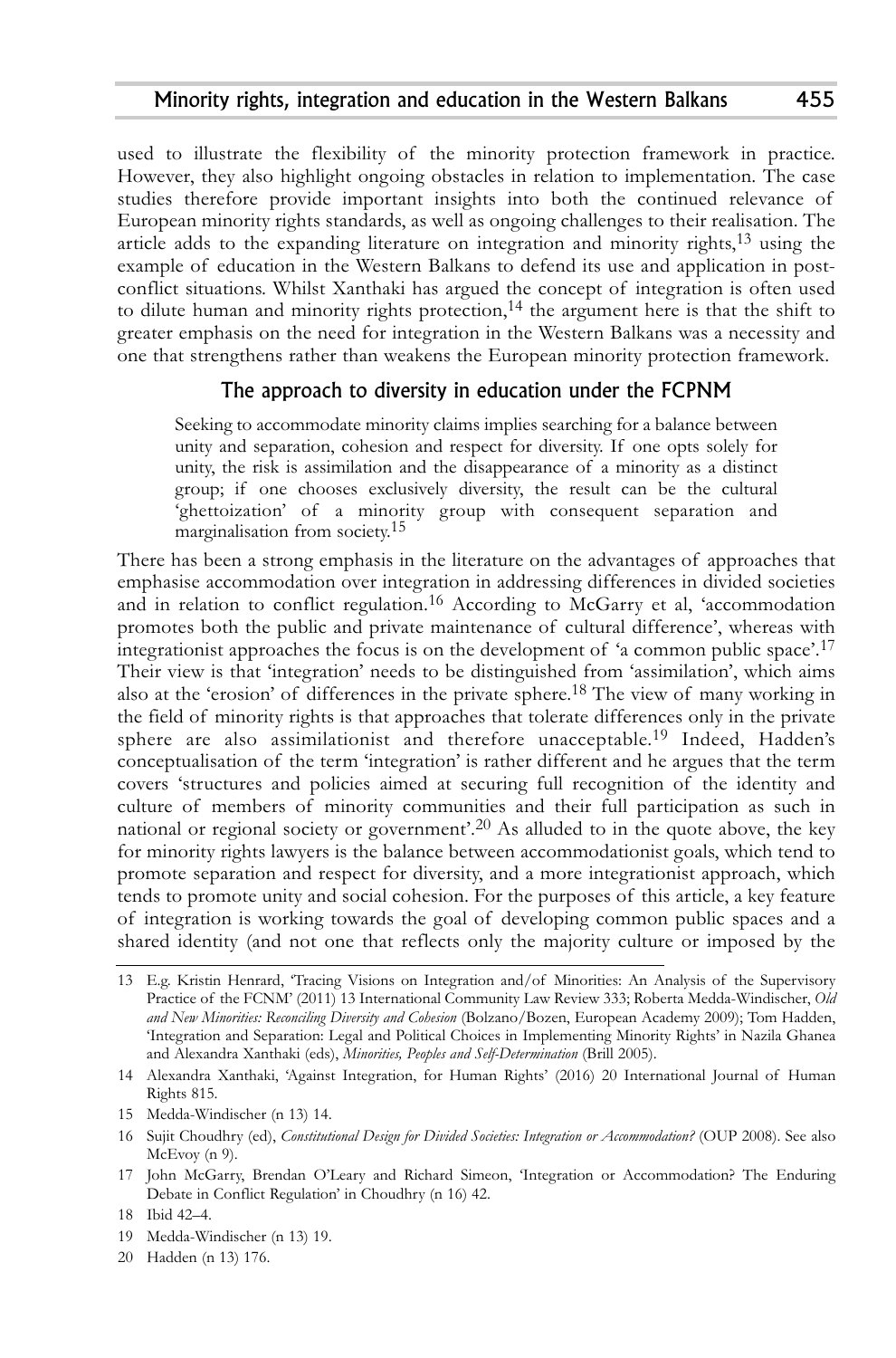state) and a key feature of accommodation is recognition of a range of group identities in the public sphere through separate facilities and institutions.

According to Hadden, an assimilationist approach in the sphere of education might involve the creation of common schools with a prescribed national curriculum. In comparison a more integrationist approach would involve genuinely integrated schools with multicultural curricula either in addition to, or instead of, separate schools (which reflect more of an accommodationist approach).<sup>21</sup> Writing in 2005, he argues that there is genuine choice *for governments* under international law22 and concludes that a 'mix of objectives and measures may be best' with how decisions are made being  $key^{23}$  in managing 'swings of the pendulum between assimilation, integration and separation'. 24 The aim of this section is to show how the FCPNM allows for a shifting in the goals and priorities over time and in different contexts, with a clear steer emerging from the international community towards a more integrated approach in societies emerging from conflict. The European Court of Human Rights has been strongly criticised for favouring assimilation over a more robust approach to minority language rights,<sup>25</sup> and in highlighting the instrumental function of language rather than its role in constituting identities. 26 The FCPNM was supposed to herald a new approach, with its emphasis on the protection and promotion of minority cultures and identities. It has, however, been criticised for not being sufficiently accommodationist because it does not include rights to autonomy or self-government, with unfavourable comparisons being made with the approach of the international human rights community to the rights of indigenous peoples.<sup>27</sup> Meanwhile closer examination of the education provisions of the FCPNM also reveals a more nuanced picture, with the vagueness of relevant provisions allowing for considerable flexibility in approach. Education features particularly prominently in the FCPNM, which has three provisions focused on this area and a specific mention also in Article 6. 28

It is undoubtedly the case that integration is increasingly being discussed by the Advisory Committee on the Framework Convention (ACFC), which was established to assist in evaluating the measures taken by states, $^{29}$  in a range of different contexts and not just in relation to new minorities and immigrants. 30 A key provision of the FCPNM is Article 5(1), which requires states 'to promote the conditions necessary for persons belonging to national minorities to maintain and develop their culture, and to preserve the essential elements of their identity, namely their religion, language, traditions and cultural

<sup>21</sup> Ibid 188.

<sup>22</sup> Ibid.

<sup>23</sup> See e.g. the requirements in Article 15 FCPNM on effective participation.

<sup>24</sup> Hadden (n 13) 190–1.

<sup>25</sup> See, in particular, *The Belgian Linguistic Case (No 2)* (1979-80) 1 EHRR 252, judgment of 23 July 1968.

<sup>26</sup> Moria Paz, 'The Tower of Babel: Human Rights and the Paradox of Language' (2014) 25 European Journal of International Law 473.

<sup>27</sup> Will Kymlicka, 'The Internationalization of Minority Rights' 6 International Journal of Constitutional Law 1, 3. See also Will Kymlicka, 'The Internationalization of Minority Rights' in Choudhry (n 16).

<sup>28</sup> Articles 12–14 are discussed further below. Meanwhile Article 6 provides that: 'The Parties shall encourage a spirit of tolerance and intercultural dialogue and take effective measures to promote mutual respect and understanding and co-operation among all persons living on their territory, irrespective of those persons' ethnic, cultural, linguistic or religious identity, in particular in the fields of education, culture and the media'.

<sup>29</sup> Article 26.

<sup>30</sup> Merja Pentikeinen, 'Social Integration of Old and New Minorities in Europe in Views of International Expert Bodies Relying on Human Rights: Contextual Balancing and Tailoring' (2015) 14 Journal on Ethnopolitics and Minority Issues in Europe 26, 32–3.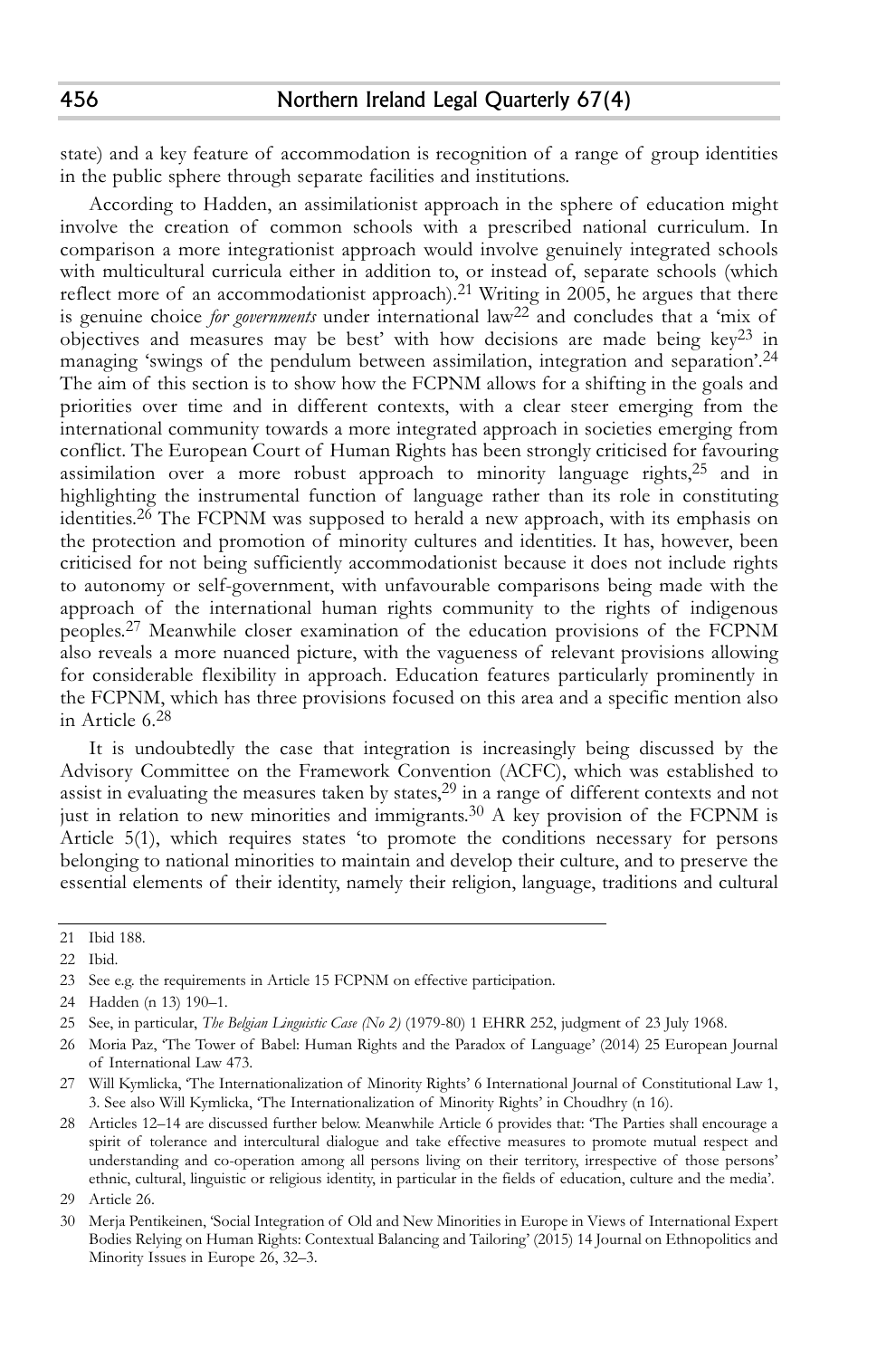heritage'. However, Article 5(2) makes it clear that states are to refrain from assimilation of persons belonging to minorities 'against their will' and to protect them 'from any action aimed at such assimilation', stipulating this is '[w]ithout prejudice to measures taken in pursuance of their general integration policy'. Xanthaki has observed that the initiative for discussion of integration often comes from states and can be used as an excuse for assimilation.<sup>31</sup> It is furthermore also often seen as a one-way process<sup>32</sup> and as a way of denying equality between groups. 33 Whilst Xanthaki's focus is primarily on discussions over the integration of migrants, Palermo has observed a similar tendency where there has been a shift from a focus on minority rights towards greater emphasis on social cohesion in post-conflict societies.<sup>34</sup> He too notes that this is sometimes done in a way that restricts minority rights, for example, through additional requirements being placed on minorities to show loyalty and knowledge of the official language. 35 Significantly, he links this trend towards using social cohesion and integration to restrict minority rights to the perception of groups as homogeneous and identities as fixed, not just amongst states but also within the minority rights framework itself.<sup>36</sup> His analysis therefore suggests the need for greater recognition of the complexity of identities and of multiple and evolving affiliations – an approach we are increasingly seeing in the monitoring work under the FCPNM.<sup>37</sup> However, as shall be demonstrated, it is also the case that the international community itself has been pushing for greater integration in a range of different contexts.

If it is accepted that approaches which relegate cultural differences to the private sphere are essentially assimilationist, then the extent of the state's duties in relation to the protection and promotion of minority education within the public sphere acquires particular significance. It is generally assumed that human and minority rights instruments promote separate educational facilities over a more integrated approach in the sphere of education. $^{38}$  However, the requirements in relation to the provision of minority language education under Article 14(2) of the FCPNM are not particularly onerous on states,<sup>39</sup> with no requirement to fund private minority schools<sup>40</sup> or specific obligations in relation to higher education. 41 Furthermore the recognition in Article 14(1) of the right of 'every person belonging to a national minority . . . to learn his or her minority language' is qualified in the Explanatory Report with the statement that this 'does not entail any

34 Palermo (n 3) 132.

36 Ibid.

<sup>31</sup> Xanthaki (n 14) 821.

<sup>32</sup> Ibid 823.

<sup>33</sup> Ibid 827–9.

<sup>35</sup> Ibid 132.

<sup>37</sup> Palermo focuses in particular on the ACFC, Commentary No 3: The Language Rights of Persons Belonging to National Minorities under the Framework Convention, 24 May 2012. However, see also ACFC, Commentary No 4: The Scope of Application of the Framework Convention for the Protection of National Minorities (27 May 2016). This evolving approach is also evident in relation to the principle of selfidentification – see Elizabeth Craig, 'Who Are the Minorities? The Role of the Right to Self-Identify within the European Minority Rights Framework' (2016) 15(2) Journal on Ethnopolitics and Minority Issues in Europe 6–30.

<sup>38</sup> Hadden (n 13) 175.

<sup>39</sup> Article 14(2): 'In areas inhabited by persons belonging to national minorities traditionally or in substantial numbers, if there is sufficient demand, the Parties shall endeavour to ensure, as far as possible and within the framework of their education systems, that persons belonging to those minorities have adequate opportunities for being taught the minority language or for receiving instruction in this language.'

<sup>40</sup> Article 13(2).

<sup>41</sup> See Will Kymlicka, *Multicultural Odysseys: Navigating the New International Politics of Diversity* (OUP 2007) 215.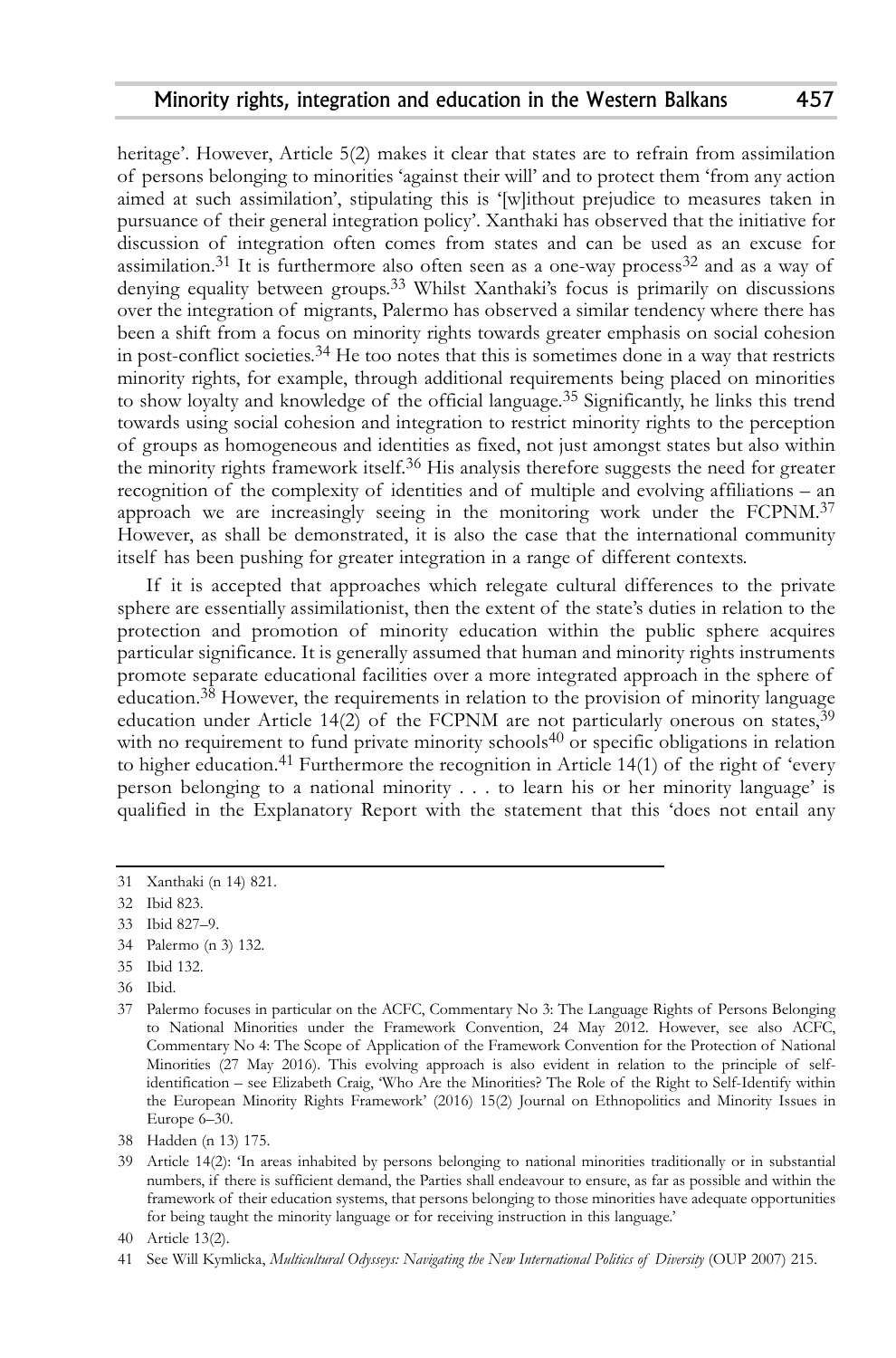financial obligation for the Party concerned'. 42 However, as shall be seen, this has not prevented the ACFC43 from requiring the development of systems of minority language education provided for and funded by the state.<sup>44</sup>

Meanwhile there are a number of provisions which address wider issues that affect all individuals and groups within society, and not just those belonging to a minority group, and relate to the promotion of unity and social cohesion. 45 At a very basic level there is first of all the stipulation that states' undertakings in relation to minority language education in Article 14(2) should not thereby prejudice 'the learning of the official language or the teaching in this language'. 46 The idea that minority and majority identities can co-exist in the public sphere is further reinforced by Article 12, which promotes intercultural as well as multicultural education. Whilst Article 12(3) of the FCPNM deals with the issue of equal opportunities for educational access, Article 12(1) requires states to '*where appropriate*, take measures in the fields of education and research to foster knowledge of the culture, history, language and religion of their national minorities and of the majority' (emphasis added). Article 12(2) then addresses the need for 'adequate opportunities' for teacher training and access to textbooks and calls upon states to facilitate contacts amongst those from minority and majority groups. According to the ACFC, Article 12 (along with Article 6) supports 'the core ethos of the Framework Convention as one of intercultural dialogue, integration of minorities in the wider society and social cohesion'. 47 Its position has consistently been that 'all aspects and elements of education should ensure a climate of tolerance and dialogue'. 48 Although the undertakings in Article 12 again do not appear particularly onerous, this has not prevented the ACFC from adopting a fairly robust approach, as will be evidenced in later sections of this article. It is also significant that the provisions on education do not stand alone. There are, for example, undertakings in Articles 4–6 on effective equality and nondiscrimination, as well as positive obligations in relation to the maintenance and development of minority cultures and to the promotion of mutual understanding and tolerance. These are considered to form 'a continuum of core obligations' that have informed the ACFC's approach in making recommendations to states.<sup>49</sup> The balancing of the three aspects is key to the ACFC's work and to its success.

Some of the early criticisms of the FCPNM focused on the lack of definition of the term 'national minority', the vagueness of many of the provisions and the potential for political influence on the monitoring process through the role of the Committee of Ministers.<sup>50</sup> It is argued here that the flexibility inherent in the FCPNM means that these aspects should now be seen as potential strengths. This will be evidenced through consideration of how the ACFC has approached the balancing of minority rights and integration in the context of BiH and the FYROM in a way that strengthens rather than

- 47 ACFC, Commentary No 1 (n 44) 10–11.
- 48 Ibid 15.
- 49 Ibid 9.

<sup>42</sup> Council of Europe, *Explanatory Report to the Framework Convention for the Protection of National Minorities* (1995) para 73.

<sup>43</sup> Article 26.

<sup>44</sup> See also ACFC, Commentary No 1: Commentary on Education under the Framework Convention for the Protection of National Minorities (2 March 2006).

<sup>45</sup> E.g. Article 6(1).

<sup>46</sup> Article 14(3), cf Article 5(2).

<sup>50</sup> E.g. Gudmunder Alfredsson, 'A Frame for an Incomplete Painting: Comparison of the Framework Convention for the Protection of National Minorities with International Standards and Monitoring Procedures' (2000) 7 International Journal on Minority and Group Rights 291.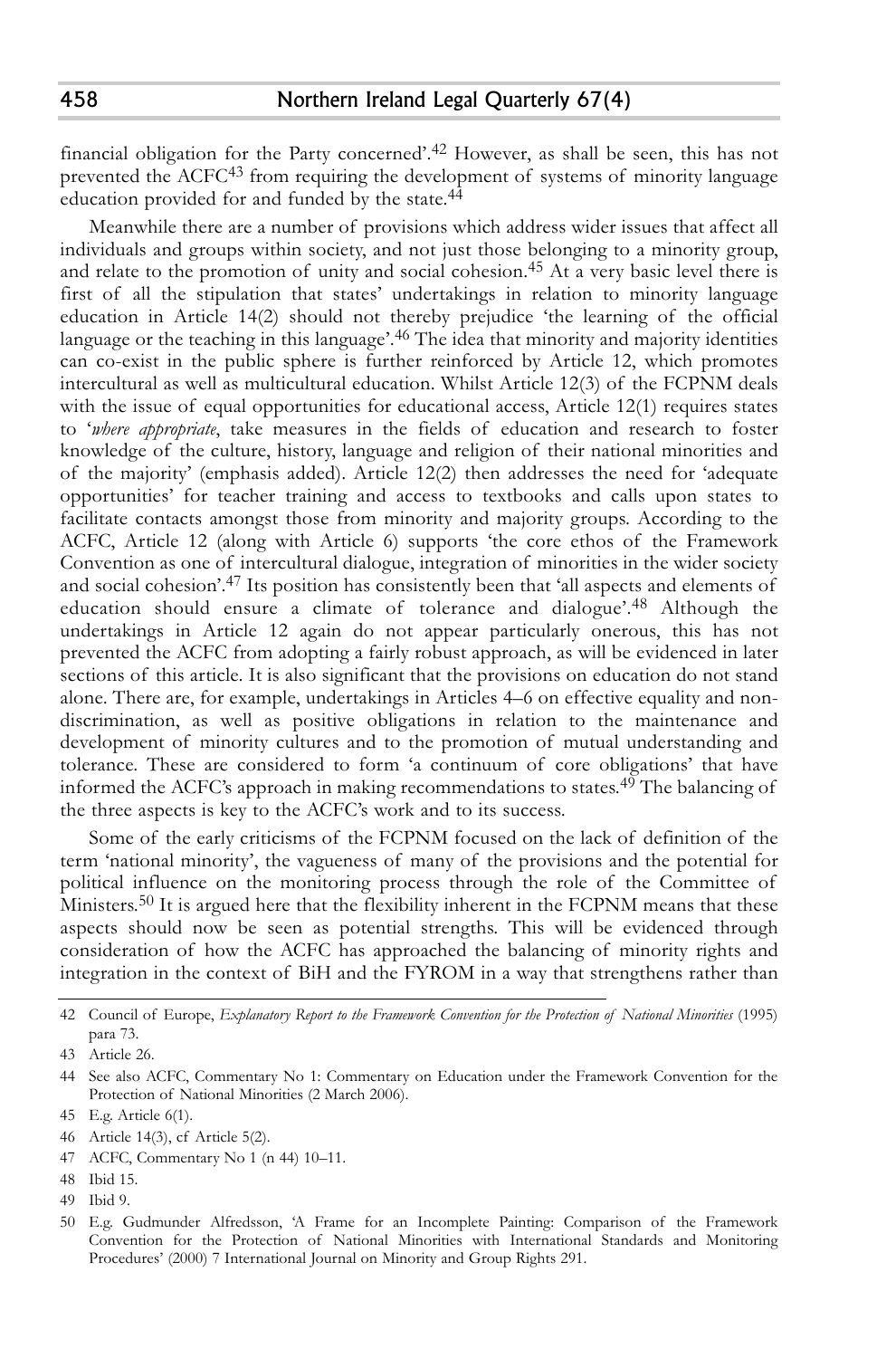undermines minority rights, demonstrating considerable flexibility in its approach. It is argued that the key here is the balancing of unity in diversity, and the shifting of priorities in response to changing circumstances and contexts. In developing its approach, the ACFC has notably been able to draw upon the experiences of the Organization for Security and Co-operation in Europe (OSCE) High Commissioner on National Minorities (HCNM), 51 whose mandate is focused on conflict-prevention and who has therefore paid considerable attention to the balancing of unity and diversity in a range of deeply divided and post-conflict societies. 52 Indeed, it is the HCNM which has taken the lead in developing an approach to integration which is aimed at strengthening rather than undermining minority rights. 53 Its approach is therefore the focus of the next section.

## Unity in diversity: the approach of the HCNM

To what extent is the promotion of integration seen as necessary to protect against segregation in societies at risk of conflict? And is there a way of promoting integration that does not undermine or restrict minority rights? As will be seen, the ACFC has been increasingly addressing these questions in the context of the Western Balkans and has explicitly stated in its Commentary on Education that 'in countries that have experienced conflict or are experiencing interethnic tension or aggressive nationalism, the need to ensure contact, dialogue and integration is a compelling priority'. 54 Like the ACFC, the HCNM has produced a range of thematic guidelines promoting good practice and based on the relevant European and international standards. Given the conflict-prevention aspect of the HCNM's mandate, these thematic guidelines are more tailored to the situations considered within this article and demonstrate a notable shift over the years away from separation and towards more integrated approaches.

The Hague Recommendations Regarding the Education Rights of National Minorities were the first to be adopted<sup>55</sup> and emphasised the importance of acquiring proper knowledge of both the mother tongue and the state language. They included extensive provisions in relation to minority language education at primary and second level, as well as teacher training, vocational training and higher education. It was noted, for example, that educational research indicated that education at the lower levels should 'ideally' be in the minority language, with a substantial part of the curriculum taught through the minority language at secondary level. 56 The need for intercultural as well as multicultural education was meanwhile particularly emphasised in relation to the compulsory curriculum, which was to include 'the teaching of the histories, cultures and traditions of their respective national minorities'. 57

Over time, and in light of the HCNM's experiences, greater emphasis has been placed on the dangers of separation and the advantages of integration. 58 This is illustrated particularly in the Ljubljana Guidelines on Integration adopted in 2012, which recognise that:

56 Hague Recommendations nos 11–14.

<sup>51</sup> E.g. ACFC, Commentary No 1 (n 44); ACFC, Commentary No 2: The Effective Participation of Persons Belonging to National Minorities in Cultural, Social and Economic Life and in Public Affairs, 27 February 2008, and ACFC, Commentary No 3 (n 37).

<sup>52</sup> The Office of HCNM was established by the CSCE Helsinki Document 1993: The Challenges of Change II.

<sup>53</sup> Pentikeinen (n 30) 39.

<sup>54</sup> ACFC, Commentary No 1 (n 44) 17.

<sup>55</sup> October 1996.

<sup>57</sup> Ibid no 19.

<sup>58</sup> E.g. The Bolzano/Bozen Recommendations on National Minorities in Inter-State Relations and Explanatory Note, June 2008, 15.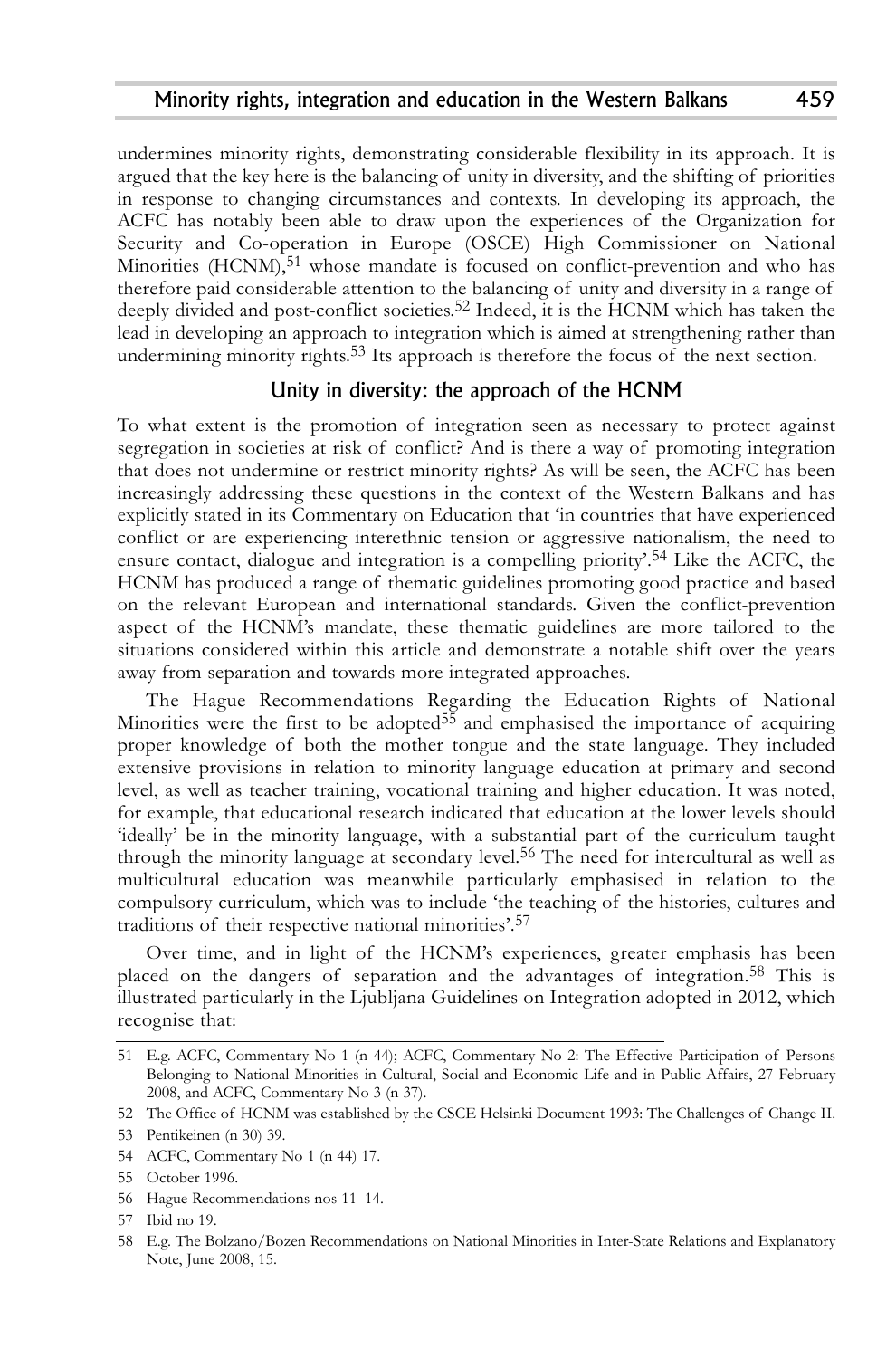Integration is a dynamic, multi-actor process of mutual engagement that facilitates effective participation by all members of a diverse society in the economic, political, social and cultural life, and fosters a shared and inclusive sense of belonging at national and local levels. To support the integration process, States should adopt policies that aim to create a society in which diversity is respected and everyone, including all members of ethnic, linguistic, cultural or religious groups, contributes to building and maintaining a common and inclusive civic identity . . . 59

Significantly, this approach is based on the recognition both that distinct identities can coexist in the public sphere<sup>60</sup> and that identities can be 'multiple, multilayered, contextual and dynamic'. 61 It has also been noted that it marks a shift from balancing integration and minority rights to a greater focus on the rights and responsibilities of all members of society.<sup>62</sup> According to the Guidelines, the process of integration 'can lead to changes in majority and minority cultures', with the HCNM tending to speak 'about the integration of multi-ethnic societies rather than integration of a minority group into a particular society'.<sup>63</sup> This avoids the danger of the concept of integration actually being used as a cover for assimilationist policies. It is also recognised that the right balance will vary according to the situation and that it will change over time. 64 The tension between minority rights and social cohesion is meanwhile explicitly recognised in principle 7, which states that 'isolation or excessive separation may weaken cross-community links and undermine the cohesiveness of society'.

In relation to education, the Guidelines recognise the need to complement minority language education:

. . . by developing integrated and multilingual education systems at all levels designed to provide equal access, opportunities and educational opportunities, regardless of their majority or minority background. Such integrated education should also include teaching all pupils about the diversity in their society. 65

Segregation meanwhile, even if 'self-induced by minority communities' is to be avoided.<sup>66</sup> There is therefore a strong steer away from separation in these latest guidelines. For example, they recommend that:

*Where appropriate, and based on demonstrated evidence*, authorities should intervene to counter excessive separation and risks of segregation; for example, by establishing integrated school curricula . . . Such policies should not unduly interfere with the respect for identity-related traditions and life styles, as provided for in minority rights. (emphasis added) $67$ 

67 Ibid 17.

<sup>59</sup> The Ljubljana Guidelines on Integration of Diverse Societies, November 2012, 3–4.

<sup>60</sup> Ibid principle 8.

<sup>61</sup> Ibid principle 5.

<sup>62</sup> Pentikeinen (n 30) 30.

<sup>63</sup> Ljubljana Guidelines (n 59) 4. Similarly, the ACFC has made it clear that integration is distinct from assimilation and understood to involve both minority and majority contributions in a two-way process, which is 'a process of social cohesion that respectfully accommodates diversity while promoting a positive sense of belonging for all members of society' and will often lead to cultural change. ACFC, Commentary No 3 (n 51) para 25.

<sup>64</sup> Ljubljana Guidelines (n 59) 17.

<sup>65</sup> Ibid principle 45.

<sup>66</sup> Ibid 56.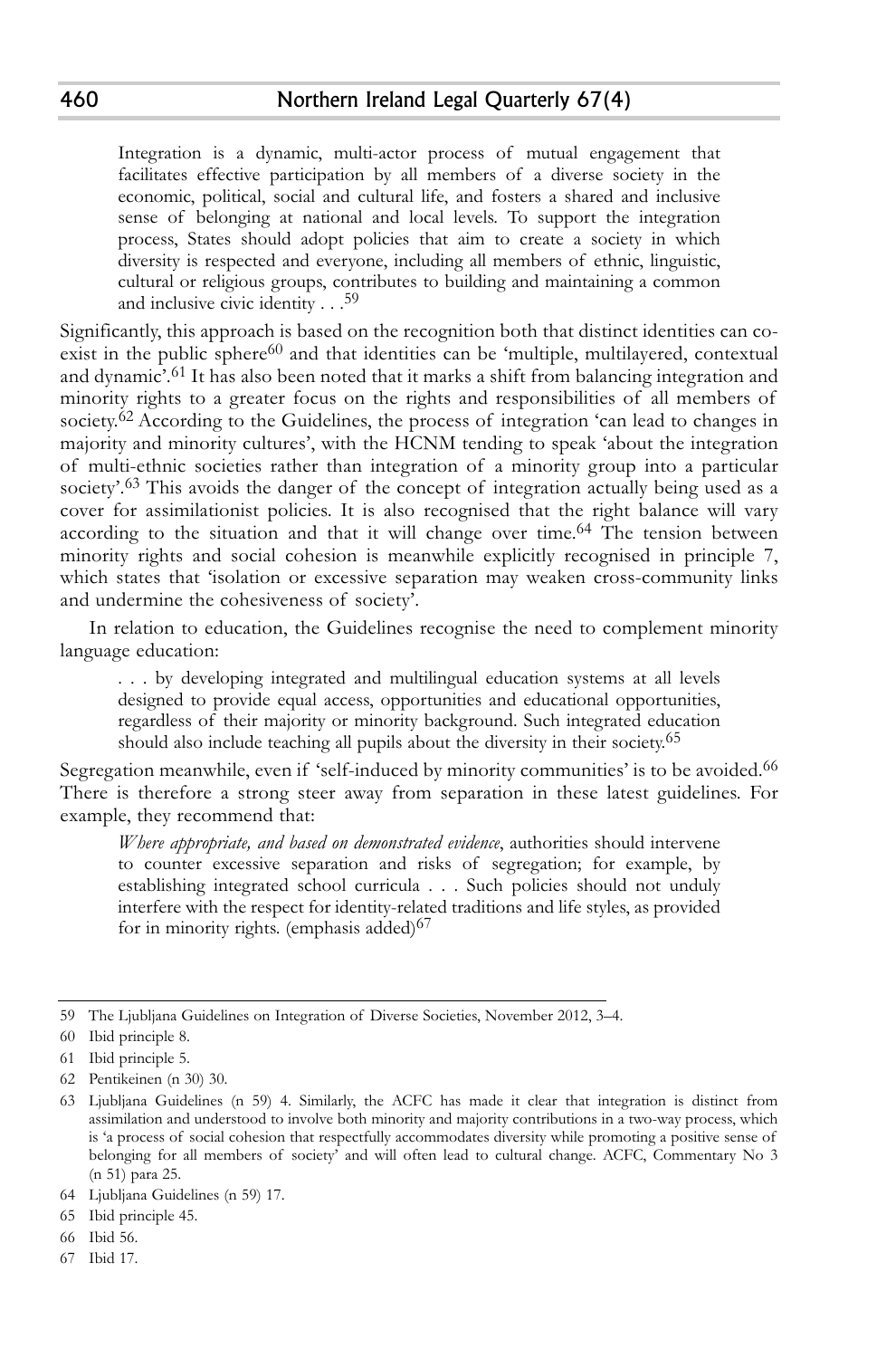The important role played by politicians and the private sector is also highlighted.<sup>68</sup> Whilst the right to establish minority schools in accordance with parental wishes is still recognised as being of the utmost importance, it is also clear that when schools are established 'on the basis of culture, language or religion', whether by the state or privately, then the state is required to promote 'arrangements for promoting understanding and regular interaction between students'. 69 The next two sections consider how this works out in practice in the context of the Western Balkans.

# Challenging segregation in BiH

The discussion above suggests that minority rights standards are sufficiently flexible to serve both accommodationist and integrationist ends, and that the inherent flexibility in the system can be used to promote integration in situations where there remains a risk of conflict between groups. There is increasing international interest in the development of integrated education in both BiH and the FYROM, $^{70}$  understood for the purposes of this section to refer to the 'deliberate coeducation of children who are normally educated apart in conflicted societies'.<sup>71</sup> It is clear that such initiatives have a key role to play in post-conflict societies, where segregation can be a real problem. This is particularly the case in Eastern and central Bosnia, home to many post-war returnees. 72 It is here that we see particular prominence of the 'two schools under one roof' phenomenon, which has been a matter of such concern for the international human rights community.<sup>73</sup>

According to the HCNM, 'when education [is] forgotten in peace agreements, postconflict countries struggle with new divisions and divisive narratives'. 74 It is therefore significant that education does not feature prominently in the Dayton accords, 75 a fact which has been described by Torsti as 'a historical mistake' by the international community. 76 As a result, decisions on education were made by the Republika Srpska (with a large Serb majority) and by the cantons within the Federation of Bosnia and Herzegovina, resulting in three different systems emerging. 77 The 'two schools under one roof' policy was initially developed in BiH to accommodate returnee children, who constituted a minority in municipalities with a mixed Bosniac/Croat population in the Federation of BiH. 78 With two

72 Goranci-Brkic (n 70) 60–1.

<sup>68</sup> Ibid principles 27 and 28.

<sup>69</sup> Ibid 56.

<sup>70</sup> E.g. Biljana Krstevska-Papic and Veton Zekolli, 'Integrated Education in the Republic of Macedonia' in Claire McGlynn, Michalinos Zembylas and Zvi Bekerman (eds), *Integrated Education in Conflicted Societies* (Palgrave Macmillan 2016) 135–46; Ljuljjeta Goranci-Brkic, 'Interethnic Dialogue and Cooperation for Integrated Education in BiH: The Practice and Experience of the Nansen Dialogue Center Sarajevo' in ibid, 59–68.

<sup>71</sup> Michalinos Zembylas and Zvi Bekerman, 'General Conclusion: The Future of Integrated Education in Divided Societies' in McGlynn et al (n 70) 266.

<sup>73</sup> E.g. UNCRC, 'Concluding Observations: Bosnia and Herzegovina' CRC/C/15/Add.260 (21 September 2005) paras 56–9; CESCR, 'Concluding Observations: Bosnia and Herzegovina' E/C12/BIH/CO/1 (24 January 2006); Committee on the Elimination of Racial Discrimination (CERD), 'Concluding Observations: Bosnia and Herzegovina' CERD/C/BIH/CO/7–8 (23 September 2010) para 11; CERD, 'Concluding Observations: Bosnia and Herzegovina' CERD/C/BIH/CO/7–8 (23 September 2010) para 11; CERD, 'Concluding Observations: Bosnia and Herzegovina' CERD/C/BIH/CO/9–11 (12 June 2015) para 11.

<sup>74</sup> HCNM (@oscehcnm) 20 April 2016, 13:23 #thehague20.

<sup>75</sup> The right to education is listed in both Article II of the Constitution in Annex 4 and in Article 1 of Annex 6.

<sup>76</sup> Pilvi Torsti, 'Segregated Education and Texts: A Challenge to Peace in Bosnia and Herzegovina' (2009) 26 International Journal on World Peace 65, 70.

<sup>77</sup> Ibid 67.

<sup>78 &#</sup>x27;Report of the Special Rapporteur in the Field of Cultural Rights, Farida Shaheed: Mission to Bosnia and Herzegovina' A/HRC/25/49/Add 1 (3 March 2014) paras 38–9.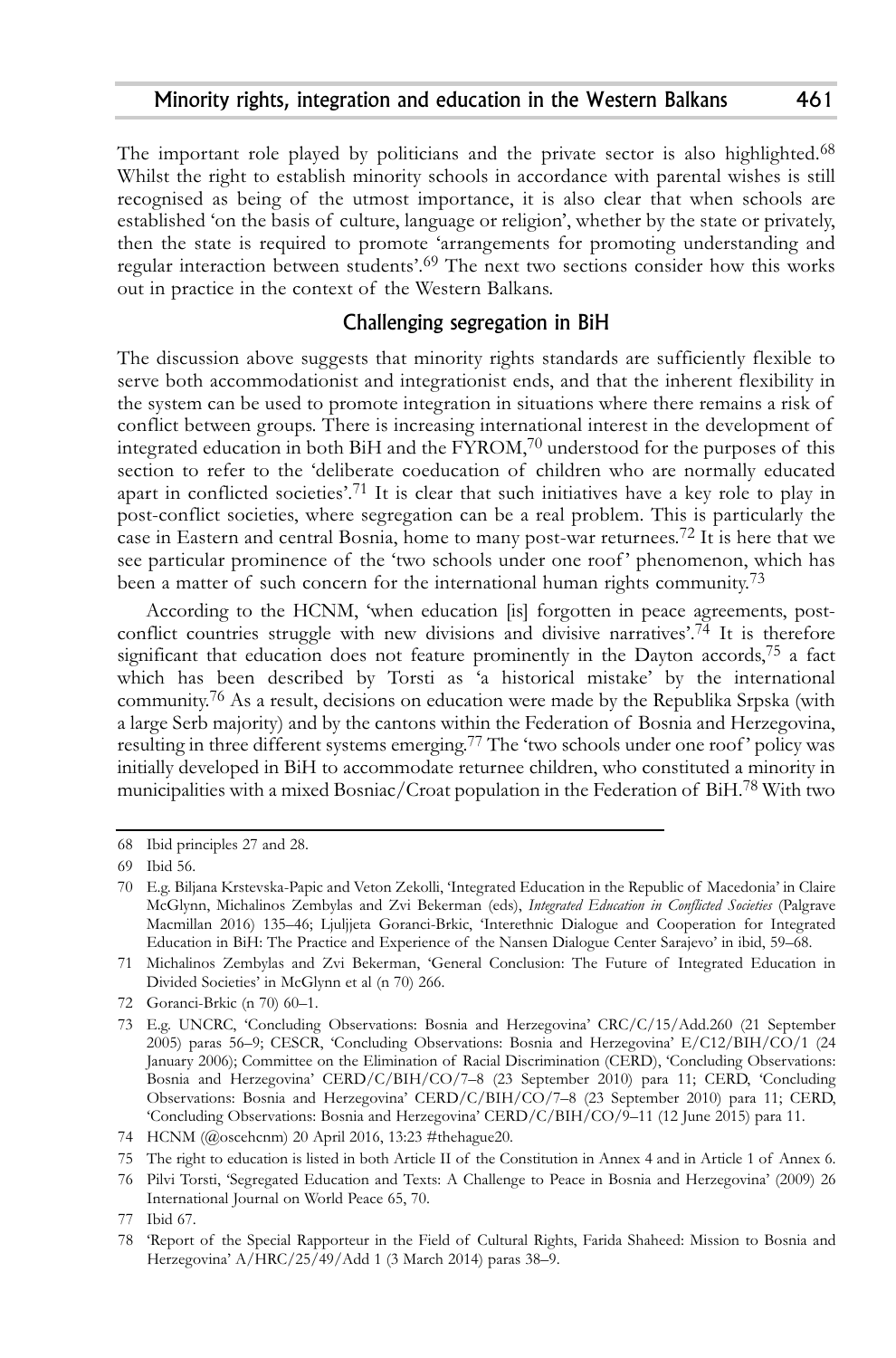schools located in one building, children from the two groups are taught separately under different administrations and with different teaching staff and curricula. 79 Although work has been ongoing on the development of integrated education in BiH (initially linked to an OSCE initiative) since 2002, 80 progress has been slow. Reported challenges have included 'fear and passivity of parents' and the lack of support amongst political elites.<sup>81</sup> Meanwhile, the approach of the OSCE to educational initiatives in BiH in the early days has itself been criticised, with problems noted in relation to monitoring and implementation as well as expertise. 82

The key to the Dayton Peace Accords was the development of power-sharing between the three constituent peoples, or nations, with smaller minority groups unrepresented during most of the negotiations.<sup>83</sup> It is therefore perhaps unsurprising that minority rights are addressed only in passing. 84 However, one commentator has described Dayton as a 'missed opportunity' creatively to apply a multicultural model, balancing rights of individual citizens with rights of the various groups. 85 A key question that emerged fairly early on was the extent to which constituent peoples could also benefit from the protection of European minority rights standards. The ACFC has been extremely flexible in its approach to this issue and considers that Bosniacs and Croats in the Republika Srpska and Serbs in the Federation of BiH should be able to rely on protection under the FCPNM should they wish to do so in relation to issues coming within the jurisdiction of the entities. 86 The key for the ACFC was that the status of constituent peoples applied across the whole territory, regardless of whether the members were in a de facto majority or minority situation.<sup>87</sup> Its view was that ensuring their protection as national minorities under the FCPNM 'would by no means imply a weakening of their status as constituent peoples . . . but merely aim at offering an additional tool to respond to a specific need for protection'.<sup>88</sup> This position was re-affirmed in the second reporting cycle, when it was noted that discussions with relevant representatives suggested members of these groups would not object to having access to this additional protection. 89 This is a classic example of a situation where the flexibility of the FCPNM (in this case the lack of a definition of the term national minority) has been used to good effect by the ACFC and in way that strengthens rather than undermines minority rights.

<sup>79</sup> A D Tveit, D L Cameron and V B Kovač, '"Two Schools under one Roof " in Bosnia and Herzegovina: Exploring the Challenges of Group Identity and Deliberative Values among Bosniak and Croat Students' (2014) 66 International Journal of Educational Research 103, 104.

<sup>80</sup> Goranci-Brkic (n 70) 61.

<sup>81</sup> Ibid 62–3.

<sup>82</sup> Torsti (n 76) 73–4.

<sup>83</sup> James C O'Brien, 'The Dayton Agreement in Bosnia: Durable Cease-Fire, Permanent Negotiation' in W I Zartman and V Kremenyuk (eds), *Peace versus Justice: Negotiating Forward- and Backward-Looking Outcomes* (Rowman & Littlefield 2005) 105.

<sup>84</sup> The FCPNM is listed as one of 16 human rights treaties to be applied in an Appendix to the Agreement on Human Rights (Annex 6). There is also a reference to the protection of minority populations in Article 1 of the Agreement on the Rights of Refugees and Displaced Persons (Annex 7).

<sup>85</sup> Tibor Várady, 'On the Chances of Ethnocultural Justice in East Central Europe' in Will Kymlicka and Magda Opalski (eds), *Can Liberal Pluralism be Exported? Western Political Theory and Ethnic Relations in Eastern Europe* (OUP 2001) 144–7.

<sup>86</sup> ACFC 'Opinion on Bosnia and Herzegovina adopted on 27 May 2004' ACFC/INF/OP/I(2005)003, para 28. Cf UN Human Rights Committee, *Ballantyne, Davidson, McIntyre v Canada*, Communication Nos 359/1989 and 385/1989, UN Doc CCPR/C/47/D/359/1989 and 385/1989/Rev1 (1993), para 11.2 in relation to Article 27 of the International Covenant on Civil and Political Rights 1966. See also ACFC, Commentary No 4 (n 37).

<sup>87</sup> Ibid para 26.

<sup>88</sup> Ibid para 28.

<sup>89</sup> ACFC 'Opinion on Bosnia and Herzegovina adopted on 9 October 2008' ACFC/INF/OP/II(2008)005, para 40.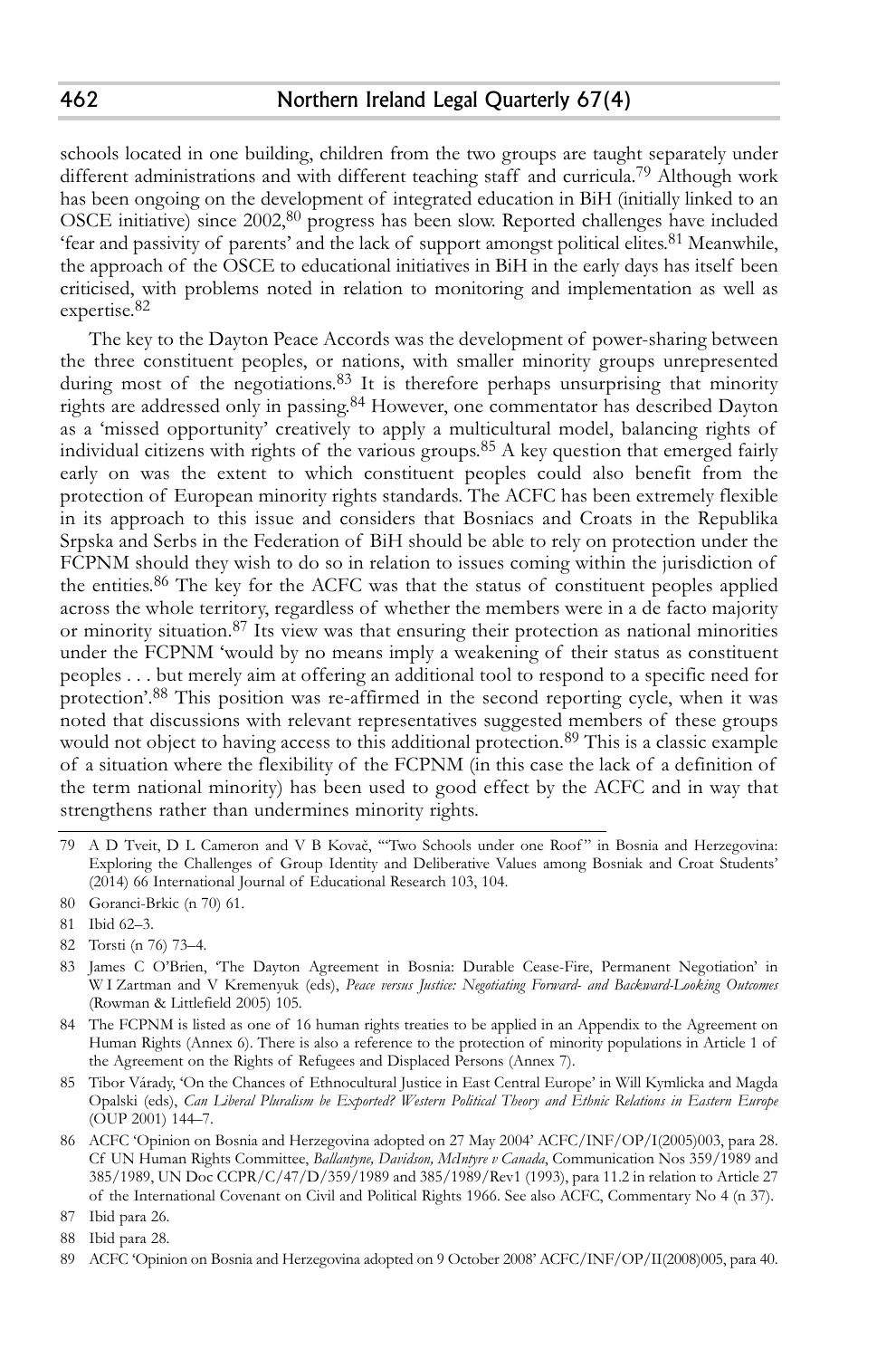In relation to education, the early view of the ACFC was that the principles enshrined in Article 12(2) were 'of central importance' in the context of BiH, describing it as 'crucial to eliminate elements of segregation' in the education system. 90 These included separate entrances within the same buildings, $^{91}$  as well as separate classes for Croat and Bosniac pupils.<sup>92</sup> In doing so, the ACFC implicitly rejected the argument from Croat officials that a separate school system was needed to avoid assimilation. 93 It further identified an urgent need for the numerous entities responsible for educational matters to coordinate their efforts. 94 The ACFC also found that measures to foster knowledge and history of national minorities other than the three constituent peoples were insufficient, emphasising the need to educate the people about the 'multicultural character' of BiH. 95 It is clear that this is a particular problem in post-conflict societies, where the focus tends to be on relations between those on different sides of the conflict, with smaller minorities often neglected. Meanwhile, on a more positive note, moves towards the adoption of a common core curriculum to operate alongside a 'national group of subjects', 96 as well as the work of the Textbook Review Commission and the development of guidelines for history and geography textbooks, were also noted. 97

What was particularly noteworthy from the second monitoring cycle was how little had changed, not just in relation to integration but also in relation to the development of minority language education. This was despite various legislative developments in relation to the rights of smaller national minorities, 98 with the ACFC noting in particular the low visibility of such groups and their cultures and languages. 99 In the educational sphere this was manifest in their almost complete absence from school syllabuses and textbooks<sup>100</sup> and no teaching in the languages of those groups protected under the State Law on National Minorities.<sup>101</sup> Indeed, even the teaching of minority languages at schools was described as 'very rare'. 102 This can be linked to the separate issues of a shortage of appropriate educational material and of a sufficient number of trained teachers.<sup>103</sup> This state of affairs also highlights the gap between the law and implementation, with problems arising despite provision for the inclusion of information about the history and culture of national minorities in the curricula<sup>104</sup> and the provision of resources for the teaching of minority languages and for teacher training envisaged in the State Law on National Minorities, as amended in 2005. 105 Meanwhile, during the third monitoring cycle, the ACFC expressed concern about the failure of the authorities to take a proactive approach in relation to the further development of minority language education

- 93 Ibid.
- 94 Ibid para 86.

- 96 Ibid.
- 97 Ibid para 90.
- 98 ACFC (2008) (n 89) paras 10–11.
- 99 Ibid para 26.
- 100 Ibid para 37.
- 101 Ibid para 29.
- 102 Ibid para 188.
- 103 Ibid para 30.
- 104 Ibid para 172.
- 105 Ibid para 188.

<sup>90</sup> ACFC (2004) (n 86) para 144.

<sup>91</sup> Ibid.

<sup>92</sup> Ibid para 84.

<sup>95</sup> Ibid paras 144–5.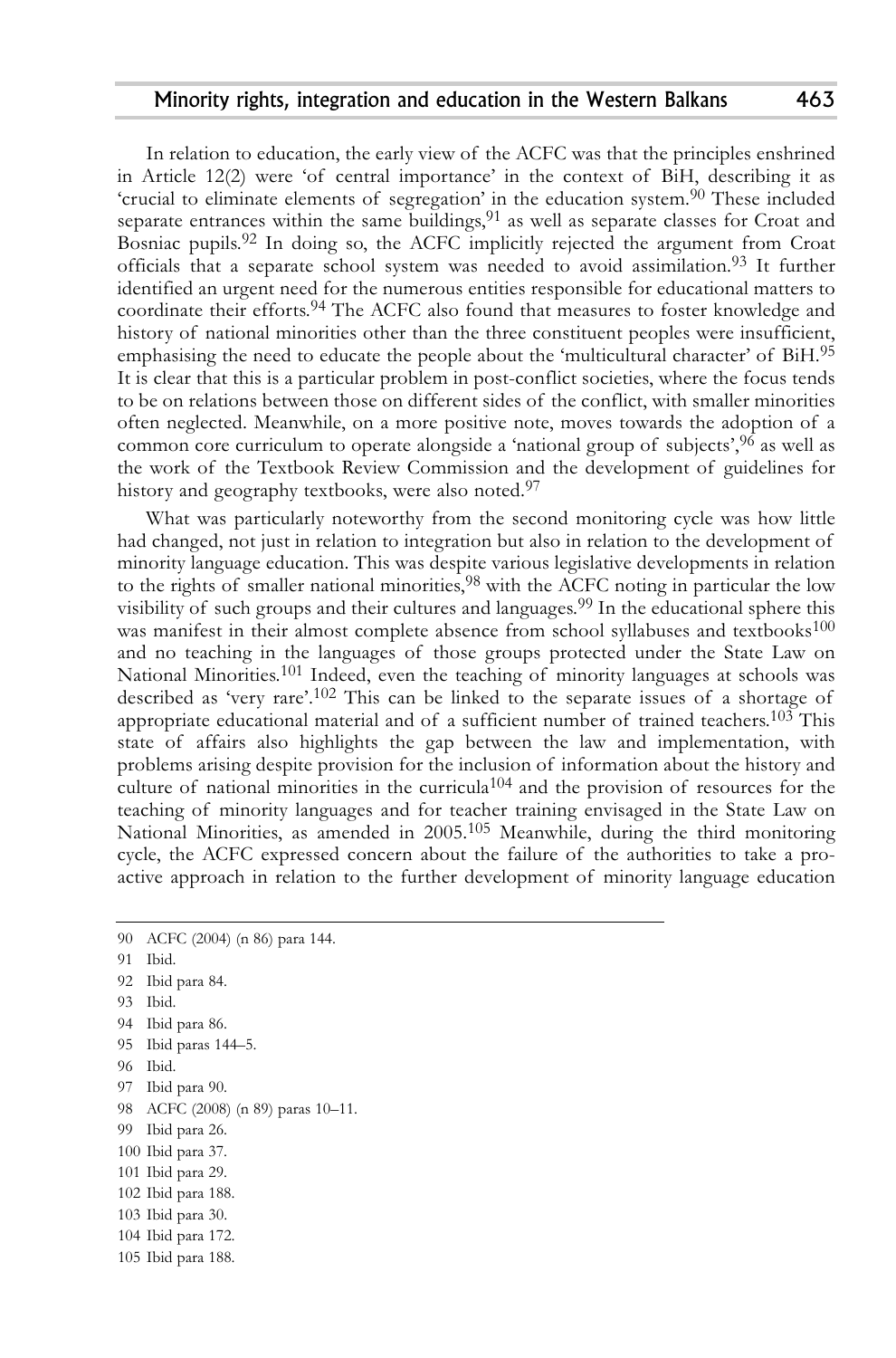and criticised the continued invisibility of these languages.<sup>106</sup> The state's ratification of the European Charter for Regional or Minority Languages appears to have made little difference in this regard. 107

It was, however, in relation to the continued segregation of education that the most significant concerns were raised, with a lack of political will to move towards further integration identified as a key obstacle.<sup>108</sup> The state had been asked to provide information on progress towards a more integrated approach, and its response was that problems had arisen because responsibility in the Federation lay with the cantons. 109 Meanwhile the ACFC's concerns focused not just on the 'two schools under one roof' phenomenon, but also on the continued establishment of mono-ethnic schools, often with the support of kin-states, as well as on obstacles to the implementation of the core curriculum. 110 It noted in particular that limited powers of state-level authorities, given the spread of responsibilities at state, entity and cantonal levels, had led to a lack of coordination and oversight. 111 The ACFC therefore urged the authorities 'to take far more determined measures to end segregation . . . and to impose more widespread application of the common core curricula'.<sup>112</sup> This was reinforced by the Committee of Ministers, which stressed the need to 'take resolute steps to counteract the worrying trend towards increased school segregation of pupils along ethnic lines'. 113 This is in step with the general approach of the Committee of Ministers to support and give political backup to the ACFC's recommendations rather than undermining its attempts, as was originally feared. 114

During the third cycle, there was again considerable emphasis placed on the need to accelerate progress on abolishing 'two schools under one roof' and to replace it with a more integrated system and again avoiding the further development of mono-ethnic schools in mixed areas.<sup>115</sup> This time the language used by the Committee of Ministers was even stronger, identifying the issue as one for immediate action and calling on the state to 'take as a matter of priority all necessary steps to eliminate segregation in education'. 116 The extension of the common core curriculum to all schools and to subjects such as history, geography and religion was also included in the call for immediate action.<sup>117</sup> Furthermore, the state was asked to consider the impact of support from abroad in relation to segregation in education under Article 17 of the FCPNM, despite its

- 106 ACFC, 'Third Opinion on Bosnia and Herzegovina adopted on 7 March 2013' ACFC/INF/OP/III(2013)003, paras 142 and 144.
- 107 Council of Europe Treaty No 148, 5 November 1992. Instrument of ratification deposited 21 September 2010.
- 108 ACFC (2008) (n 89) para 170.
- 109 ACFC, 'Second Report Submitted by Bosnia and Herzegovina Pursuant to Article 25, Paragraph 1 of the Framework Convention for the Protection of National Minorities' (2 August 2007) ACFC/SR/II(2007)005, 34–5.
- 110 ACFC (2008) (n 89) para 170.

- 113 Resolution CM/ResCMN(2009)6 on the implementation of the Framework Convention for the Protection of National Minorities by Bosnia and Herzegovina, adopted by the Committee of Ministers on 9 December 2009.
- 114 Kyriaki Topidi, 'Articles 24–26' in Marc Weller (ed), *The Rights of Minorities: A Commentary on the European Framework Convention for the Protection of National Minorities* (OUP 2005) 585–6.
- 115 ACFC (2013) (n 106) 2.

116 Resolution CM/ResCMN(2015)5 on the implementation of the Framework Convention for the Protection of National Minorities by Bosnia and Herzegovina, adopted by the Committee of Ministers on 12 May 2015.

117 Ibid.

<sup>111</sup> Ibid para 171.

<sup>112</sup> Ibid para 173.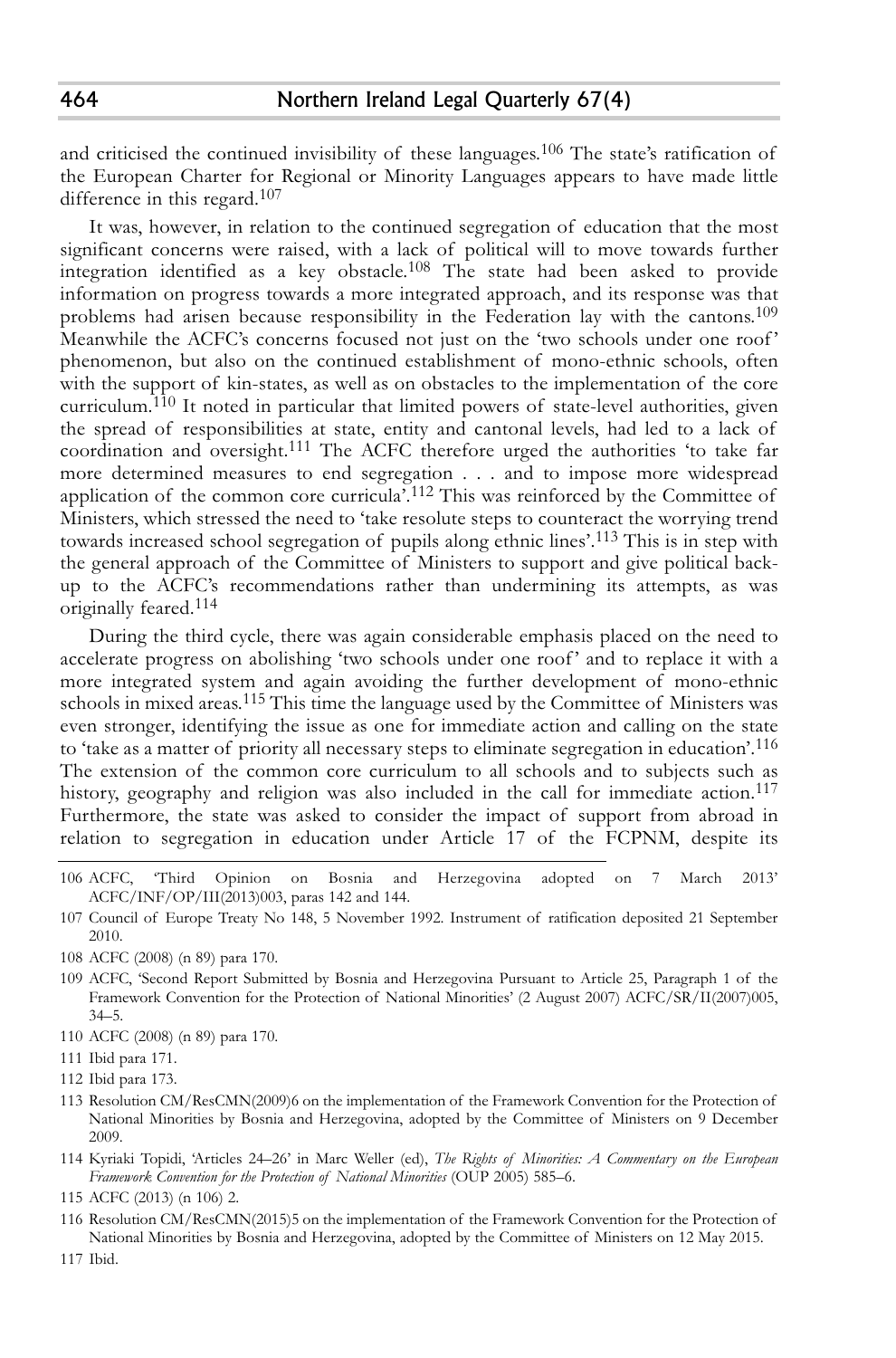obligation under that provision not to interfere with the rights of minorities 'to establish and maintain free and peaceful contacts across frontiers'. 118 The concern appears to have been that such support was in practice reinforcing divisions and potentially undermining the goal of promoting mutual understanding and tolerance. 119

It appears therefore that ongoing segregation in education in BiH has been a matter of particular concern, with 'excessive fragmentation and politicization of the education system' presenting a number of challenges both for stakeholders and for the ACFC. 120 According to the UN Special Rapporteur on the Right to Education, who visited BiH in 2007, education is 'widely perceived as a political tool; in practice, the school becomes a sort of "cold war" zone where students become victims of the bitterness and stereotypes projected by adults'. 121 This was manifest in a system whereby the majority within each canton tended to dominate, 122 with school boards being controlled by political parties, despite prohibitions of political party involvement in schools. 123 In 2012 there was a visit by another of the UN's thematic mechanisms, the Independent Expert on Minority Issues. Her conclusion was much the same, that mono-ethnic schools and the 'two schools under one roof' system were preventing integration. 124 She also found that political and other actors were presenting segregation as necessary for the protection of group identities. 125 Her overall verdict in relation to minority rights was that:

. . . ethnically biased political agendas and a prioritization of party and ethnic interests of all citizens has perpetuated a polarized and adversarial political environment which is not conducive to reform or the full protection and promotion of minority rights in practice. 126

Meanwhile, the ending of segregation on the basis of ethnicity and the need for the implementation of a common core curriculum were also raised under the UN's Universal Periodic Review process,<sup>127</sup> and by the UN Special Rapporteur in the Field of Cultural Rights, who visited BiH in May 2013. 128

Like the Independent Expert on Minority Issues, the Special Rapporteur in the Field of Cultural Rights was able to devote considerable attention to the political context, noting a general lack of consensus between the two main entities on the future of the state and between political elites, linked to different narratives of the past.<sup>129</sup> Her analysis adopted more of a sociological approach, arguing that the current framework, 'which over-emphasizes national/ethnic and religious affiliations, has been used by some actors to pursue ethno-nationalistic agendas, to promote the notion of hermetically sealed

129 Ibid paras 7–8.

<sup>118</sup> ACFC (2013) (n 106) para 225.

<sup>119</sup> Ibid paras 183–4.

<sup>120</sup> Report of the UN Special Rapporteur on the Right to Education: 'Vernor Muñoz: Mission to Bosnia and Herzegovina' A/HRC/8/10/Add 4 (27 May 2008) para 54.

<sup>121</sup> Ibid para 72.

<sup>122</sup> Ibid para 73.

<sup>123</sup> Ibid para 74.

<sup>124</sup> Report of the Independent Expert on Minority Issues, 'Rita Izsák: Mission to Bosnia and Herzegovina' A/HRC/22/49/Add 1 (31 December 2012) para 73.

<sup>125</sup> Ibid para 98.

<sup>126</sup> Ibid para 78.

<sup>127</sup> 'Report of the Working Group on the Universal Periodic Review: Bosnia and Herzegovina' A/HRC/28/17 (4 December 2014) para 107.140–147.

<sup>128</sup> Special Rapporteur (n 78) para 104.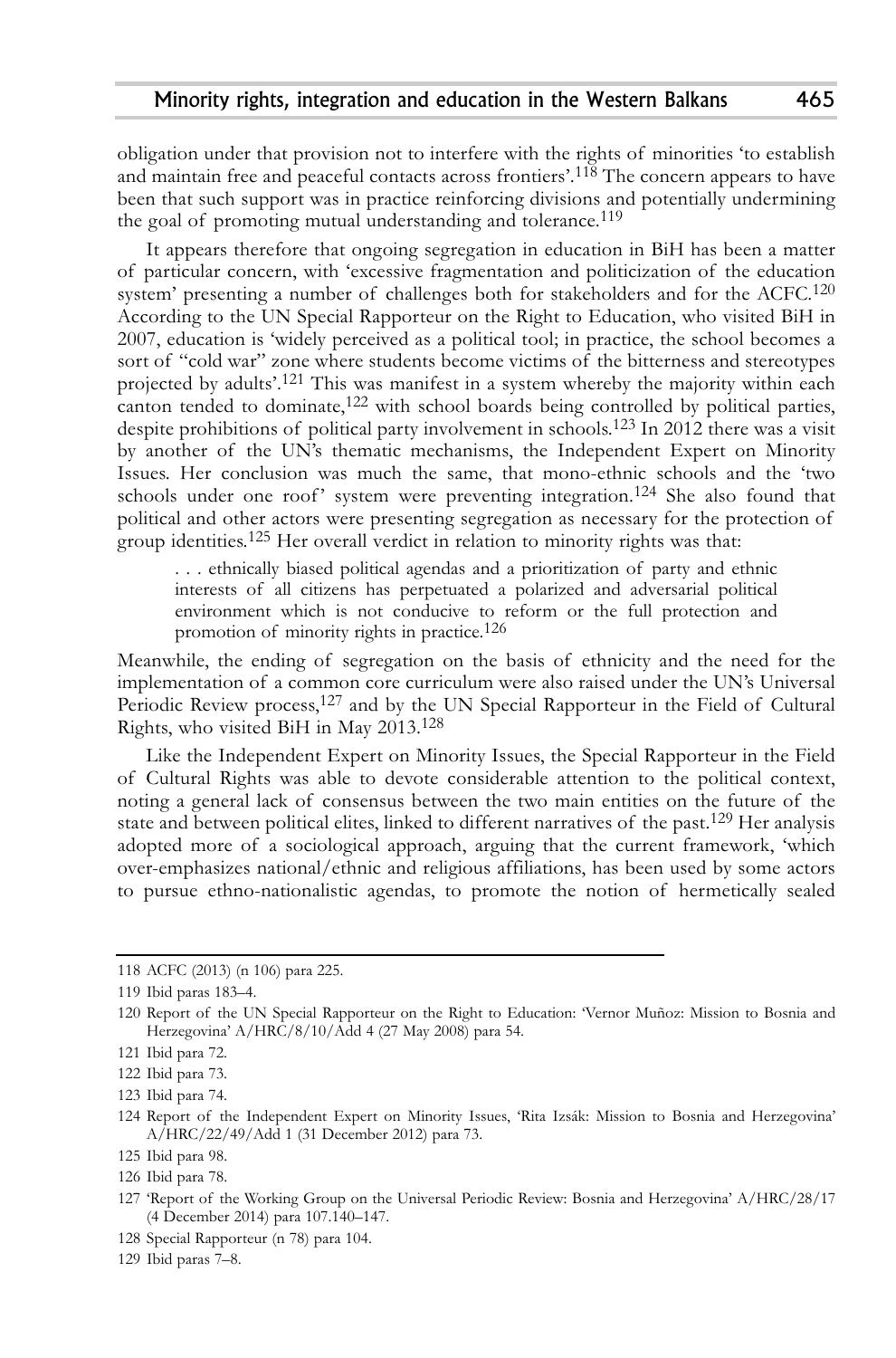communities and to conduct segregation policies'. 130 One of the examples she provided was the emphasis on differences between the Bosnian, Croatian and Serbian languages, which, coupled with rhetoric on the right of each person to learn his or her mother tongue, is used to justify a segregated education system. 131 She described this, perhaps unfairly, as a 'misrepresentation of cultural rights'. 132 She also noted that a call from the Parliament of the Federation for measures to be taken to end the 'two schools under one roof' system, a two-year plan of the Ministry of Education<sup>133</sup> and a ruling of the Mostar Municipal Court that the system as it was currently operating was both illegal and discriminatory, did not result in any significant changes being made. 134 The Supreme Court within the Federation of BiH has subsequently affirmed the finding of the Municipal Court. 135

These reports provide an indication of the challenges facing the ACFC in pushing for a more integrated approach. Whilst the ACFC has consistently challenged segregation in education in BiH, it is clear that the process of integration remains a long way off the standards set in the Ljubljana Guidelines. The evidence suggests that progress will continue to be slow. For example, more schools are becoming administratively unified as a result of pressure from the international community and initiatives from within the Federation itself.<sup>136</sup> However, having visited the Gymnasium in Mostar where two schools were operating under one roof but as one legal entity with a single administrative structure, the UN Special Rapporteur in the Field of Cultural Rights reported that integration was minimal in practice, with only one class held in common and two different curricula being applied. 137 There have also been some symbolic initiatives such as a joint drawing exhibit and the creation of a joint 'peace garden' in one school. 138 Another initiative has been the development of a manual on national minorities for schools with the support of the OSCE and minority group representatives. 139 However, the Special Rapporteur found that nationalist ideologies continue to dominate 'the symbolic cultural landscape', manifest in the sphere of education in the teaching of history and literature in particular, and in the writing and evaluating of textbooks. 140 Meanwhile over 50 schools still operate under the 'two schools under one roof' policy. 141

# Balancing integration and minority rights: the example of education in the FYROM

Whilst segregation in education is also a problem in the FYROM, the evidence in this section presents a more positive picture of what can be achieved using the European

- 139 ACFC (2013) (n 106) para 126.
- 140 Special Rapporteur (n 78) paras 59–69.

<sup>130</sup> Ibid para 22.

<sup>131</sup> Ibid para 23.

<sup>132</sup> Ibid para 37.

<sup>133</sup> The adoption of a set of Recommendations for the Elimination of Segregation in Education by the coordinating body of Ministers of Education within the Federation had earlier been welcomed by the ACFC: ACFC (2013) (n 106) para 120.

<sup>134</sup> Special Rapporteur (n 78) para 40.

<sup>135</sup> Denis Dzidic, 'Bosnia Federation Rules against Ethnically-Divided Schools' *Balkan Insight* (4 November 2014) <www.balkaninsight.com/en/article/bosnian-federation-court-rules-against-school-discrimination>.

<sup>136</sup> Special Rapporteur (n 78) para 38.

<sup>137</sup> Ibid paras 47–8.

<sup>138</sup> Ibid para 42.

<sup>141</sup> Rodolfo Toe, 'Bosnia's Segregated Schools Perpetuate Ethnic Divisions' *Balkan Insight* (15 July 2016) <www.balkaninsight.com/en/article/bosnia-s-segregated-schools-perpetuate-ethnic-divisions-07–15–2016>.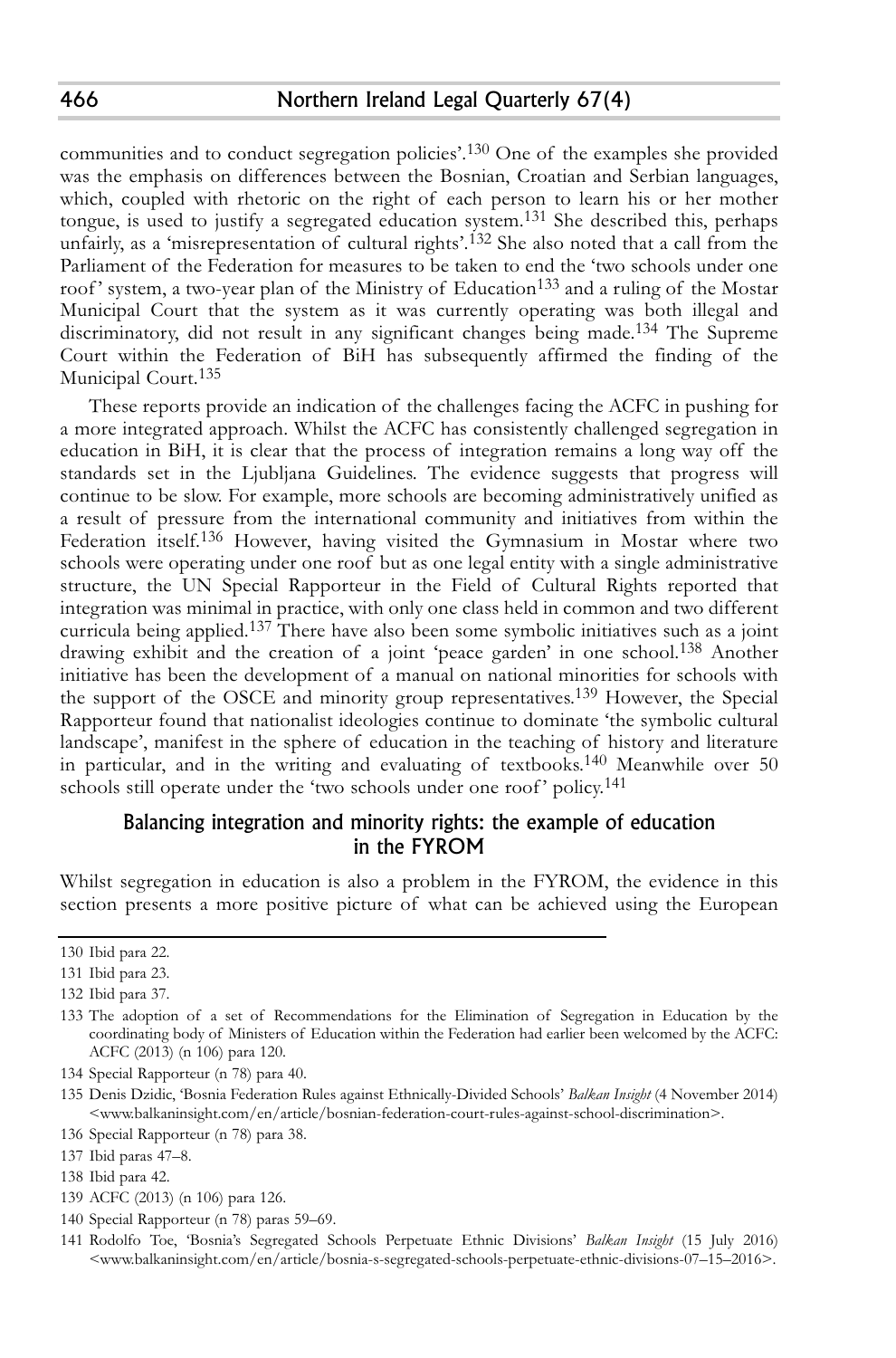minority protection framework. This has not meant that challenges have not arisen, but rather that more discernible progress has been made both in relation to the protection of minority rights in education and in the development of a more integrated approach. It might seem as if the position of the Albanian minority in the FYROM is more of a classical minority–majority situation, 142 with the Albanian minority primarily located in the north-west (where they are the majority in a number of municipalities) and with strong links to a kin-state. 143 However, this would be a controversial interpretation given that some Albanians have argued for recognition as a 'constituent nation' rather than as a 'minority', a term perceived by many Albanians to imply inferiority.<sup>144</sup> Meanwhile education has provided a key battleground for contestations. Indeed, one commentator observed before the outbreak of the conflict in 2001 that the issue of minority education had 'come to symbolize the struggle for all minority rights in the state', with concerns amongst the majority of a link to 'radical Albanian nationalism and Great Albanian expansionist ideology'. 145 It was therefore significant that the Ohrid Framework Agreement referred specifically to the preservation of the 'multi-ethnic character' of society (s 1.3) and included extensive provisions on the provision of instruction in 'community' languages at primary and secondary level (s 6.1), state funding for higher level education in those languages spoken by at least 20 per cent of the population (s 6.2) and positive discrimination in relation to minority enrolment in state universities (s 6.3). 146 This therefore already set the tone for a more positive approach.

A number of challenges to the development of a more integrated approach were identified even during the first monitoring cycle under the FCPNM, with the ACFC expressing its 'deep concern at the attitudes of intolerance' being played out in debates over the future of integrated education.<sup>147</sup> For example, the ACFC noted the tensions that had arisen over the introduction of additional classes in Albanian in Macedonian schools and the functioning of ethnically mixed schools. 148 This had resulted in 'open conflict, polarizing young people along ethnic lines'.<sup>149</sup> Despite condemnation by the authorities, the ACFC considered that the state could do more in explaining objectives and discussing ways to move forward. 150 This appears to be a classic example of the securitisation of ethnic relations and of minority rights being played out in the sphere of education, with the majority at state level perceiving their own rights to be under threat. 151 The ACFC also stressed that more resources were needed to facilitate the development of a more integrated approach to education and expressed concern about a lack of institutional capacity.<sup>152</sup>

- 146 OSCE, Ohrid Framework Agreement (13 August 2001) <www.osce.org/skopje/100622>.
- 147 ACFC, 'Opinion on "the Former Yugoslav Republic of Macedonia" adopted on 27 May 2004' ACFC/INF/OP/I(2005)001, para 74.

- 150 Ibid.
- 151 Ibid.
- 152 Ibid 75.

<sup>142</sup> The Albanian, Turkish, Vlach, Serbian, Roma and Bosniac peoples are protected under the FCPNM according to the Declaration contained in a letter from the Minister of Foreign Affairs of the FYROM, dated 16 April 2004.

<sup>143</sup> According to the 2002 census, 64 per cent of the population are Macedonian and 25 per cent ethnic Albanian: Sinisa Jakov Marusic, 'Macedonia Albanians Propose End to Census Logjam' *Balkan Insight* (6 October 2014) <www.balkaninsight.com/en/article/macedonia-albanians-propose-census-change>.

<sup>144</sup> Ratner (n 8) 592.

<sup>145</sup> Eleanor Pritchard, 'A University of their Own' *Central Europe Review* (19 June 2000) <www.ce-review.org/ 00/24/pritchard24.html>.

<sup>148</sup> Ibid.

<sup>149</sup> Ibid para 51.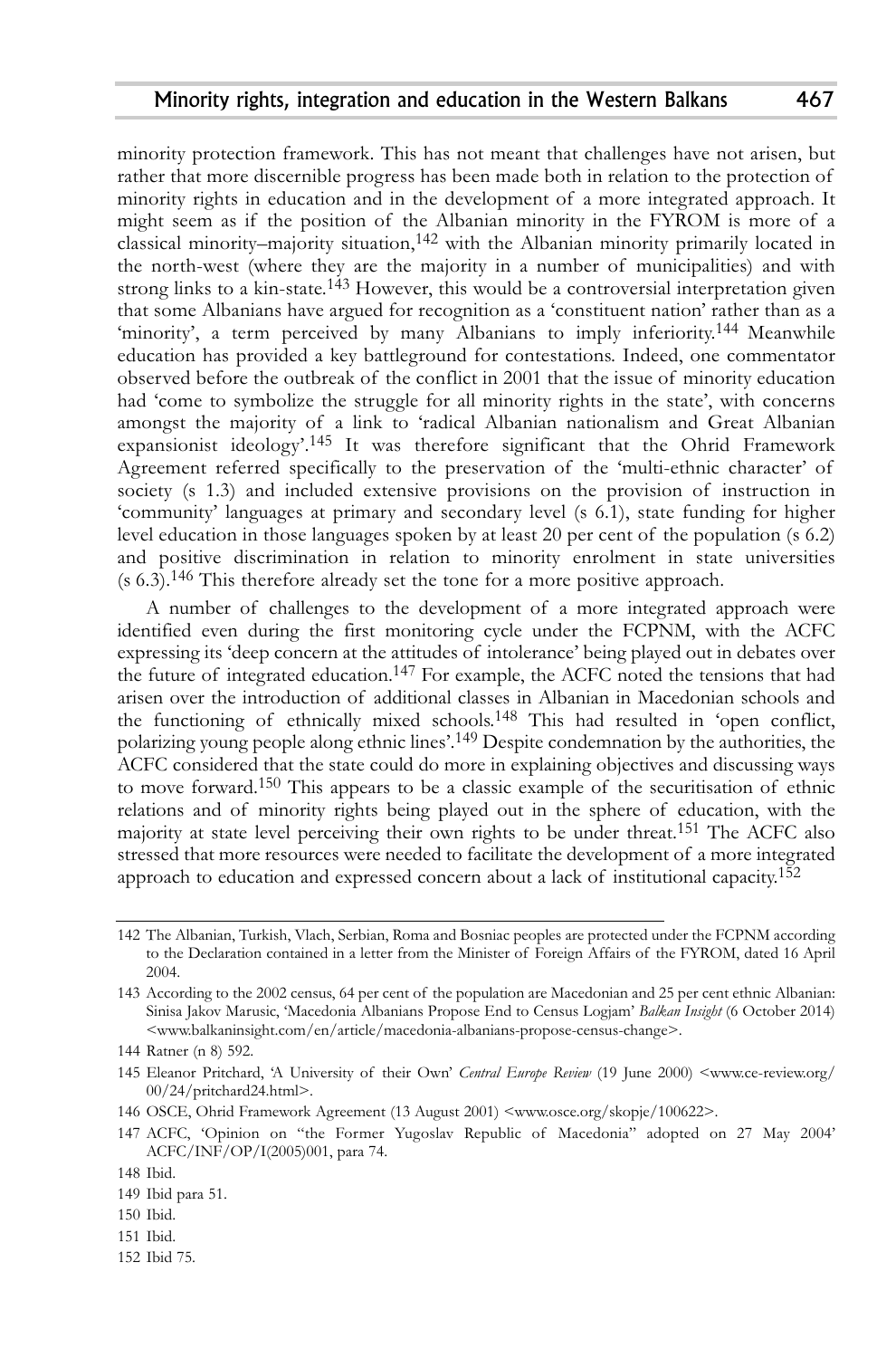On the other hand, there appears to have been considerable progress made in relation to minority language education in the FYROM since the coming into force of the FCPNM. At the end of the first monitoring cycle, it had been suggested that additional measures were required to ensure better accommodation of needs for teaching in minority languages. 153 It is therefore significant that a number of improvements were observed in relation to the promotion and protection of minorities during the next monitoring cycle. For example, the ACFC noted that there had been some positive efforts in relation to the provision of education in minority languages, including with regard to textbooks, teacher training and improvement of facilities. 154 This rather more positive state of affairs resulted in the Committee of Ministers noting the 'commendable measures' taken to improve implementation of the FCPNM and increased opportunities and initiatives taken in relation to the Albanian, Turkish, Serbian and Bosnian languages. 155 There were, however, a number of outstanding issues. These included decentralisation of responsibilities in the sphere of education, which appeared to have caused particular problems for smaller communities. 156 Meanwhile, it was noted that no progress had been made in relation to the anomaly whereby there is no right in the FYROM to establish private primary schools<sup>157</sup> and there were still concerns about opportunities for minority language education for smaller groups. 158 As is often the case in post-conflict societies, there is a tendency to focus on the two (or three) largest, or most high profile, groups (in this case the Macedonian and Albanian communities) within textbooks and the wider curriculum, with the needs of smaller minorities somewhat neglected.<sup>159</sup> The Committee of Ministers at the end of the cycle subsequently recommended the further expansion of opportunities for teaching of or in minority languages for smaller communities 'taking into account their real needs'.<sup>160</sup> During the third monitoring cycle under the FCPNM, there were a number of further signs of improvement. 161 This led to the overall finding of the ACFC in relation to minority language education that 'a well-developed system of minority language teaching' now exists.<sup>162</sup> There was, notably, no change in relation to the right to establish private primary schools, which affects all communities. 163

As the provision of minority language education has improved, so concerns about intercultural education have increased, particularly in relation to the development of interactions between Albanian and Macedonian children. 164 This is another advantage of

468

<sup>153</sup> Resolution CM/ResCMN(2005)4 on the implementation of the Framework Convention for the Protection of National Minorities by the 'Former Yugoslav Republic of Macedonia', adopted by the Committee of Ministers on 15 June 2005.

<sup>154</sup> ACFC, 'Second Opinion on "the former Yugoslav Republic of Macedonia" adopted on 23 February 2007' ACFC/INF/OP/II(2007)002 paras 150–2. See also paras 173 and 180–3.

<sup>155</sup> Resolution CM/ResCMN(2008)6 on the implementation of the Framework Convention for the Protection of National Minorities by 'the Former Yugoslav Republic of Macedonia' adopted by the Committee of Ministers on 9 July 2008.

<sup>156</sup> ACFC (2007) (n 154) 154 and 157.

<sup>157</sup> Ibid paras 174–5.

<sup>158</sup> Ibid paras 184–6.

<sup>159</sup> Ibid para 144.

<sup>160</sup> CM/Res (n 155).

<sup>161</sup> ACFC, 'Third Opinion on "the Former Yugoslav Republic of Macedonia" Adopted on 30 March 2011' ACFC/OP/III(2011)001, para 156.

<sup>162</sup> Ibid para 154.

<sup>163</sup> Ibid paras 149–51.

<sup>164</sup> ACFC (2007) (n 154) para 142.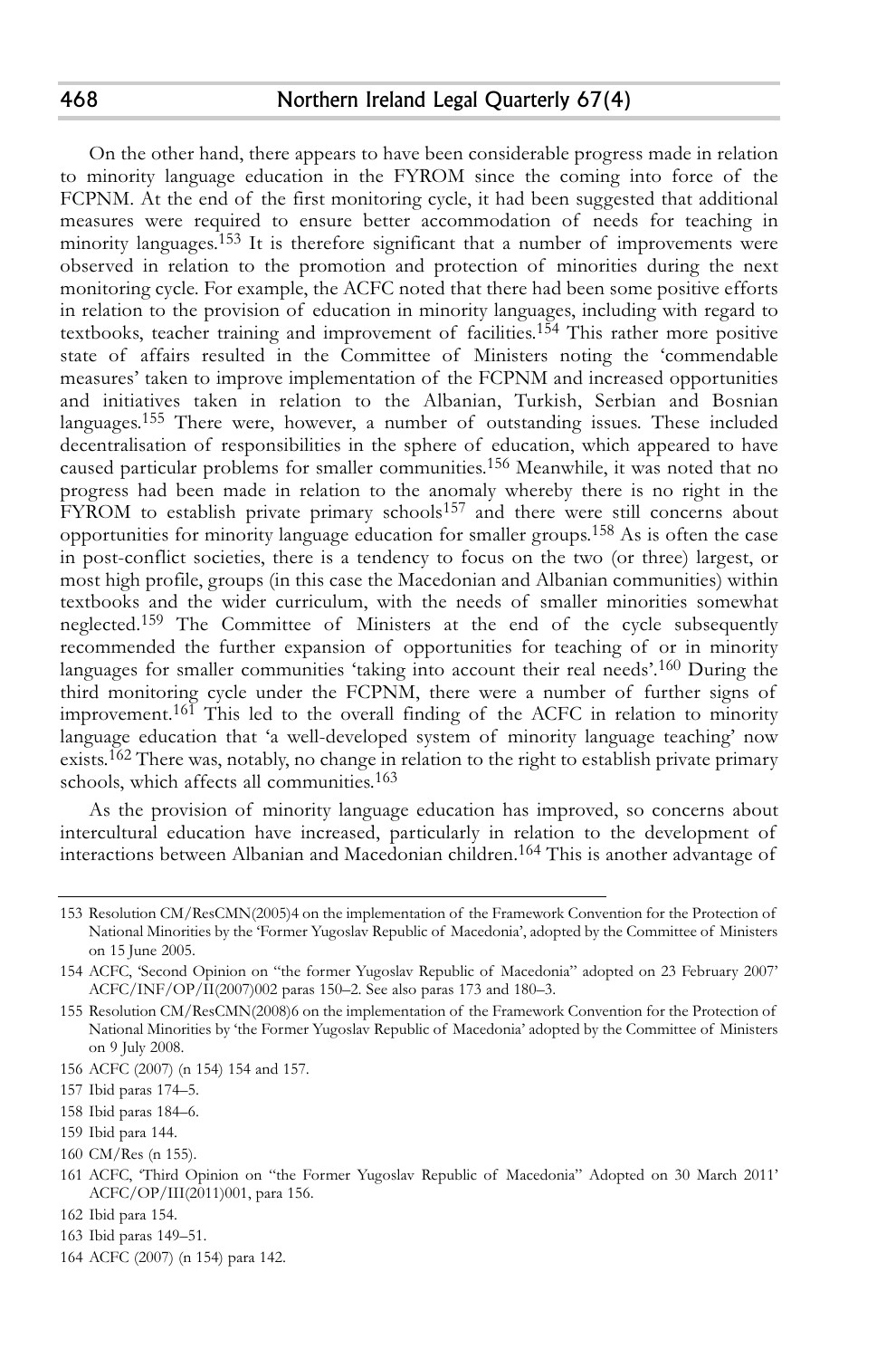the comprehensive approach of the ACFC and the flexibility that allows for a shifting of priorities over time. It also reflects increasing international concern about this issue, as discussed previously in relation to the Ljubljana Guidelines. The ACFC has, however, noted some positive developments. For example, during the second monitoring cycle, it was acknowledged that relations between the two communities had improved within society as a whole. 165 Specifically, in relation to education, it appeared that tensions around the introduction of Albanian language classes in Macedonian schools had eased, with the role of civil society initiatives specifically highlighted.<sup>166</sup> Meanwhile the numbers of Albanian and Macedonian children interested in studying the language in mixed municipalities had increased. 167

Despite the progress that had been made, the ACFC found that society remained polarised, with 'sustained efforts' and the 'de-politicisation' of ethnic issues and political debate identified as the best ways forward. 168 Similar to the criticisms of the 'two schools under one proof' policy in BiH discussed above, the ACFC expressed particular concern that children attending the same school were often taught separately and in separate premises. 169 Whilst this can be seen as a way of ensuring that obligations are met in relation to the provision of minority language teaching, it leads to segregation in practice and the ACFC therefore encouraged the state to promote alternatives such as bilingual education. 170 The important role played by civil society in promoting integration and reconciliation was again noted,<sup>171</sup> with the state encouraged to increase its involvement and support. 172 The Committee of Ministers meanwhile stressed that there was still a need for 'resolute efforts . . . to strengthen inter-ethnic dialogue' between children and teachers and in areas where those in the majority were de facto a minority. 173

Progress in the lead-up to the third monitoring cycle was more disappointing. For example, the ACFC expressed regret that so little had changed in relation to opportunities for interactions between Albanian and Macedonian children and the fact that textbooks remained unbalanced from a minority protection perspective.<sup>174</sup> This was despite significant investment by external actors, including the OSCE, in the development of a strategy on integrated education, with a lack of resources identified as a particular problem. 175 It is therefore fairly unsurprising that the Committee of Ministers at the end of the third reporting cycle identified the continued polarisation of society along ethnic lines and the lack of significant interaction, including in education, as issues that remained of concern. It called furthermore for 'immediate action' in creating 'opportunities for interethnic dialogue in all spheres of life, in particular aiming to involve in joint activities

<sup>165</sup> Ibid para 79.

<sup>166</sup> Ibid para 152.

<sup>167</sup> Ibid para 181.

<sup>168</sup> Ibid para 83.

<sup>169</sup> Ibid para 142.

<sup>170</sup> Ibid para 143.

<sup>171</sup> Note in particular the work of the Nansen Dialogue Centre Skopje discussed by Krstevska-Papic and Zekolli  $(n 70)$ .

<sup>172</sup> ACFC (2007) (n 154) para 147.

<sup>173</sup> CM/Res (n 155).

<sup>174</sup> ACFC (2011) (n 161) para 130.

<sup>175</sup> Ibid paras 131–4.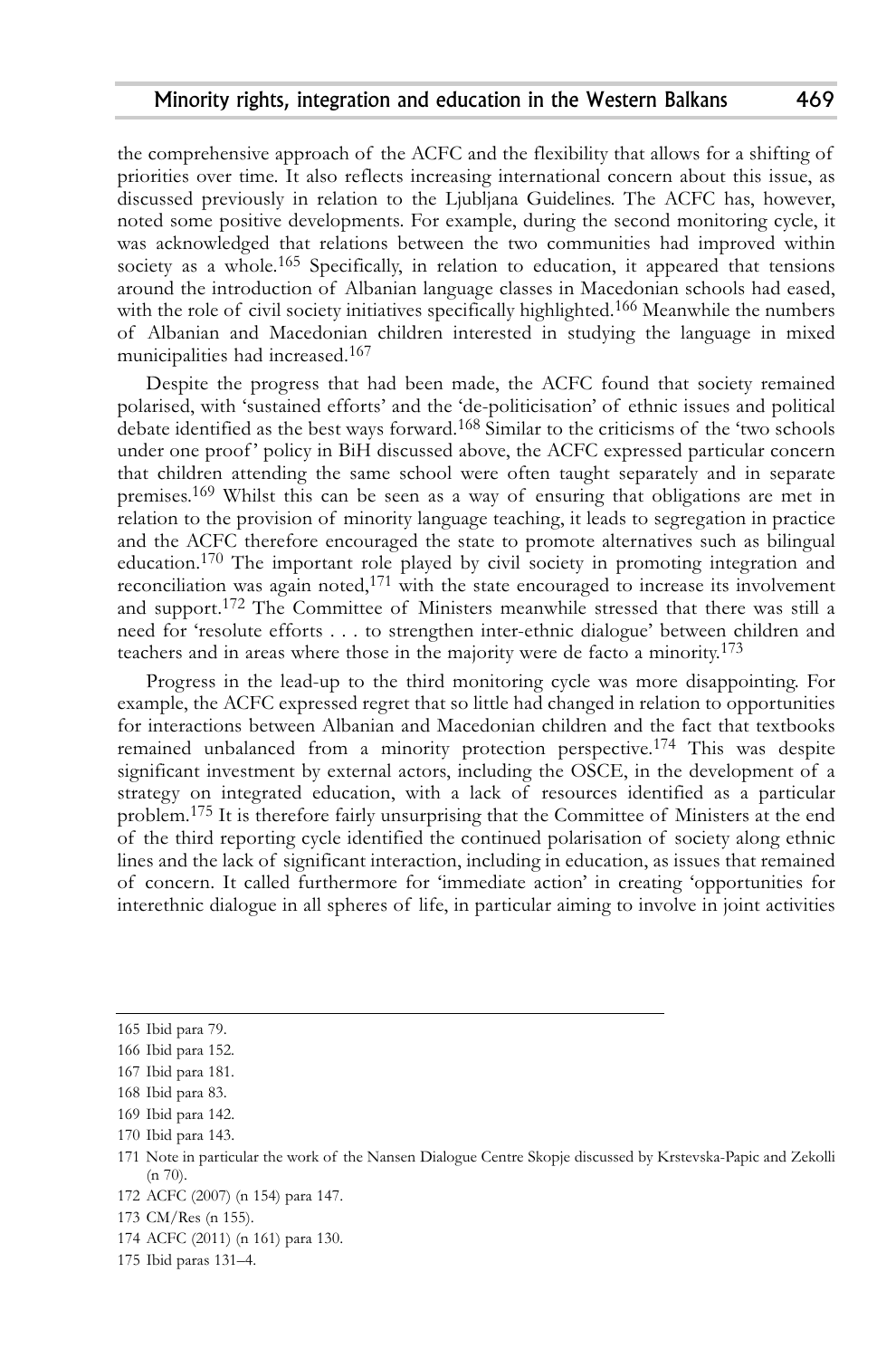children and young people living in ethnically-mixed areas'. 176 The issue was therefore identified as one to be prioritised and with immediate effect.

It is clear that ethnic relations remain highly politicised in the FYROM more than 15 years after the end of the conflict. This is not helped by the lack of interaction between the two main groups, which has only served to reinforce the development of parallel societies and structures. 177 Meanwhile contestation over education continues to arise, with controversies during the third monitoring cycle over the decision to introduce Macedonian language teaching from the first year of education without adequate consultation with relevant stakeholders. This led to protests and the eventual revoking of the decision. 178 Other challenges noted by researchers on integrated education include gaining the confidence of parents in a context where a decision to send a child to an integrated school could be seen as a betrayal and obtaining the support of political elites. 179

The importance of looking at what is happening at grassroots level and within domestic social institutions has been recognised as key to the effective implementation of human rights. 180 What is particularly evident in relation to the FYROM is the efforts being made both by the government and by civil society with the support of the wider international community. The HCNM continues to engage in both BiH and the FYROM, visiting the latter twice during the political crisis in 2015 and warning against the crisis being used to inflame ethnic tensions. 181 Unsurprisingly, in light of the discussion above, a key focus in relation to education has been the promotion of the Ljubljana Guidelines and on societal integration, with a particular emphasis on bilingual and multilingual education, integrated education and teaching of state languages. 182 Meanwhile the OSCE Mission to the FYROM has been providing more practical support, as well as facilitating a governmental review of the Ohrid Agreement. It has also been helping to review the implementation of the Law on Communities, which protects minority rights, and supporting implementation of the Government's Strategy towards Integrated Education. 183 The FYROM has been a candidate country for EU membership since 2005. 184 In its latest progress report, the EU Commission picked up on a number of the issues discussed in this article, noting that the 'inter-ethnic situation remains fragile' 185 and that planned reforms had been put on hold because of the public protests in  $2\bar{0}$ 15. $^{186}$ It also found that measures to promote integration were insufficient and that multiple forms of discrimination were persisting. 187 As evident from the discussion so far, the ACFC does not work in isolation and there is a complementarity in the approach of the

- 179 Krstevska-Papic and Zekolli (n 70) 139–40.
- 180 Tom Zwart 'Using Local Culture to Further the Implementation of International Human Rights: The Receptor Approach' (2012) 34 Human Rights Quarterly 546.
- 181 OSCE Annual Report (2015) 8.
- 182 OSCE Annual Report (2014) 50; OSCE Annual Report (2015) 49.
- 183 OSCE Annual Report (2014) 66–7; OSCE Annual Report (2015) 64–5. See also approach of the Mission in BiH – OSCE Annual Report (2014) 59; OSCE Annual Report (2015) 56.
- 184 BiH submitted its application to join on 15 February 2016.
- 185 European Commission, 'The Former Yugoslav Republic of Macedonia Report 2015' SWD(2015)212 (10 November 2015) 4.
- 186 Ibid 66.
- 187 Ibid 61.

<sup>176</sup> Resolution CM/ResCMN(2012)13 on the implementation of the Framework Convention for the Protection of National Minorities by 'the Former Yugoslav Republic of Macedonia' adopted by the Committee of Ministers on 4 July 2012.

<sup>177</sup> ACFC (2011) (n 161) para 82.

<sup>178</sup> Ibid para 157. The ACFC's Fourth Opinion on the FYROM is due to be made public in late 2016.